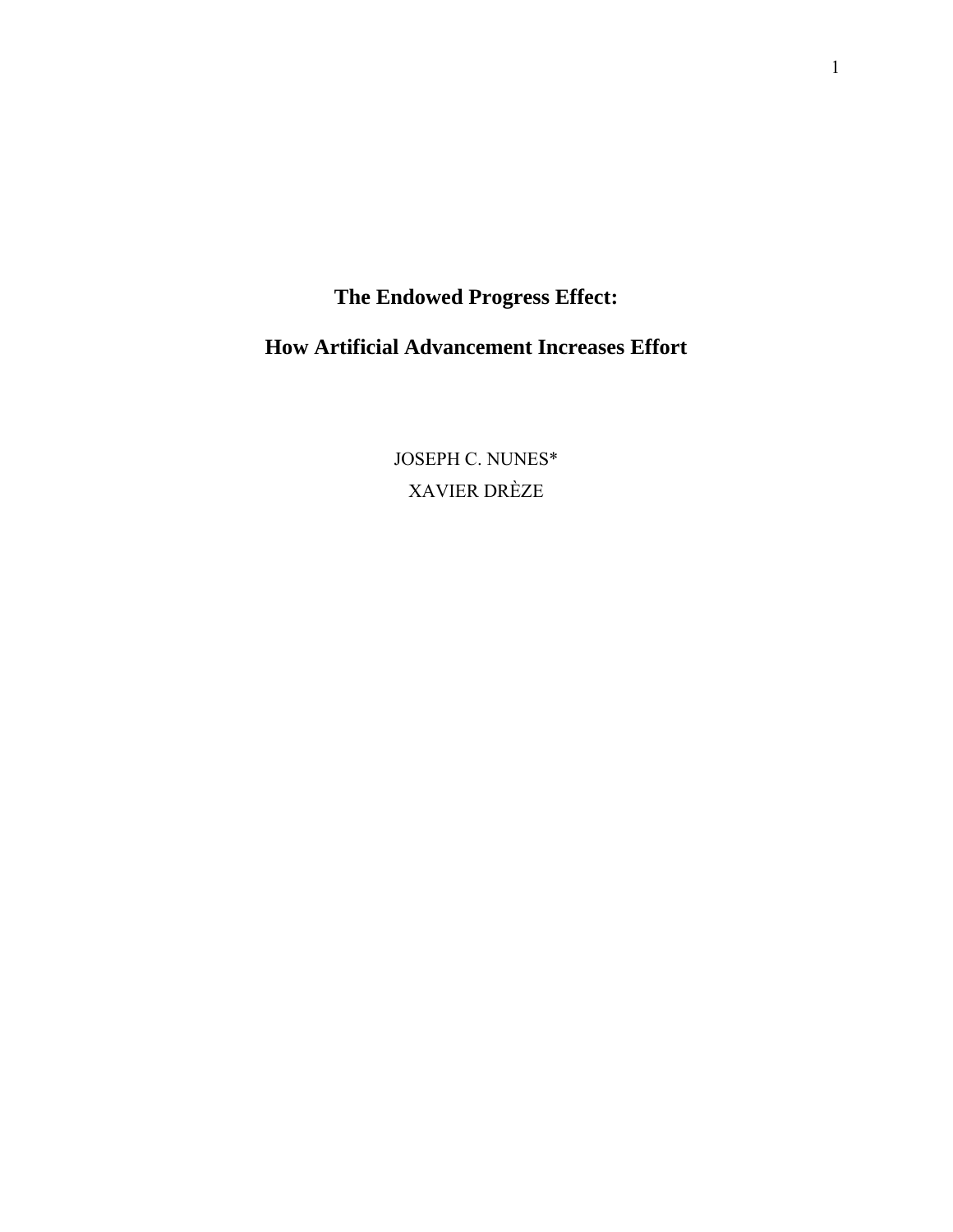\* Joseph C. Nunes is Associate Professor of Marketing, Marshall School of Business, University of Southern California, Los Angeles, CA 90089-0443, *jnunes@marshall.usc.edu*. Xavier Drèze is Assistant Professor of Marketing, the Wharton School of the University of Pennsylvania, Philadelphia 19104-6340, xdreze@wharton.upenn.edu. The authors would like to acknowledge the following for providing helpful comments on earlier versions of this article: Nathan Novemsky, Sanjay Sood and Marc Vanhuele. They also thank the editor, the associate editor and the reviewers for their insights. Both authors contributed equally and are listed in inverse alphabetical order.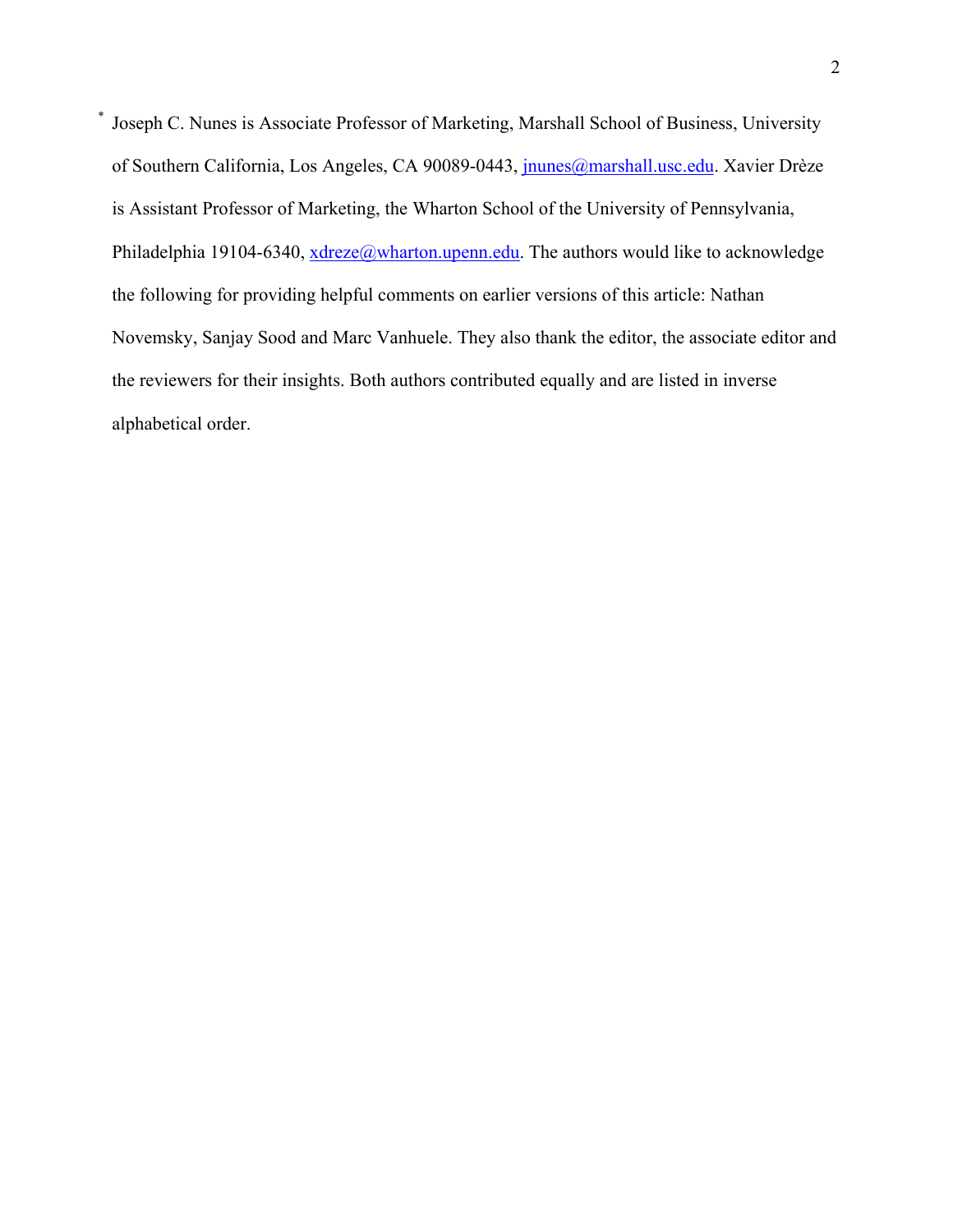This research documents a phenomenon we call the *endowed progress effect* whereby people provided with artificial advancement towards a goal exhibit greater persistence towards reaching the goal. By converting a task requiring eight steps into a task requiring 10 steps, but with two steps already complete, the task is reframed as one that has been undertaken and incomplete rather than not yet begun. This increases the likelihood of task completion and decreases completion time. The effect appears to depend on perceptions of task completion rather than a desire to avoid wasting the endowed progress. Moderators include the reason, if any, offered for the endowment, and the currency in which progress is recorded.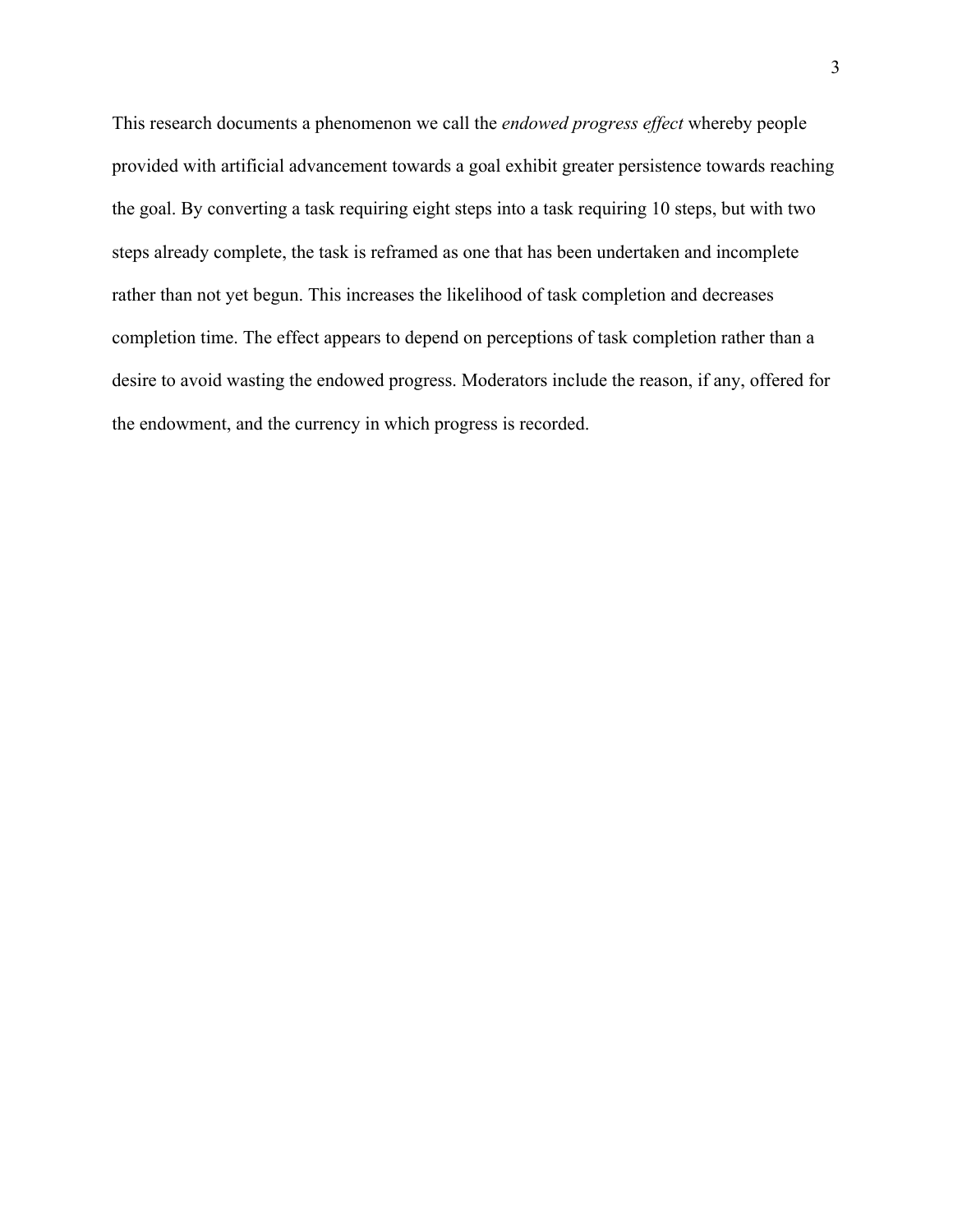Consumers often persist in their efforts to achieve goals that are accompanied by discrete, extrinsic rewards. For example, they might delay purchasing a cellular phone a determinate number of months in order to get the newest product with the latest features. They might forgo various small discretionary purchases in order to save enough money to buy a big-ticket item such as a plasma TV. Or they might steer multiple purchases towards a particular air carrier with the hope of earning enough miles for a free flight. The notion that goals motivate individuals, making them work harder and perform better than people without goals has been supported broadly in the literature (Locke and Latham 1990).

This research documents a phenomenon we call the *endowed progress effect*, whereby people provided with artificial advancement towards a goal exhibit greater persistence towards reaching the goal. By artificial advancement, we are referring to moving someone towards a goal while simultaneously moving the goal away such that the task requirements and reward remain unchanged. For example, consider reframing a frequency program that requires eight purchases in order to earn a specific reward as a program requiring 10, but with two purchases awarded upon enrollment. Both programs require eight purchases and provide the same reward, yet for two reasons, we expect those who receive the endowed progress to exert more effort.

First, by framing the task as one that has been undertaken and is incomplete rather than one not yet begun, we expect people to be more committed to completing the task. Zeigarnik (1927) demonstrated that interrupted or uncompleted actions engender a strong motivation to complete the action and psychologists agree that once a person accepts a task, for whatever reason, he or she tends to stay on that course until the goal is achieved (Fox and Hoffman 2002). Second, according to the *goal gradient* effect (see Hull 1932), people who are closer to their goal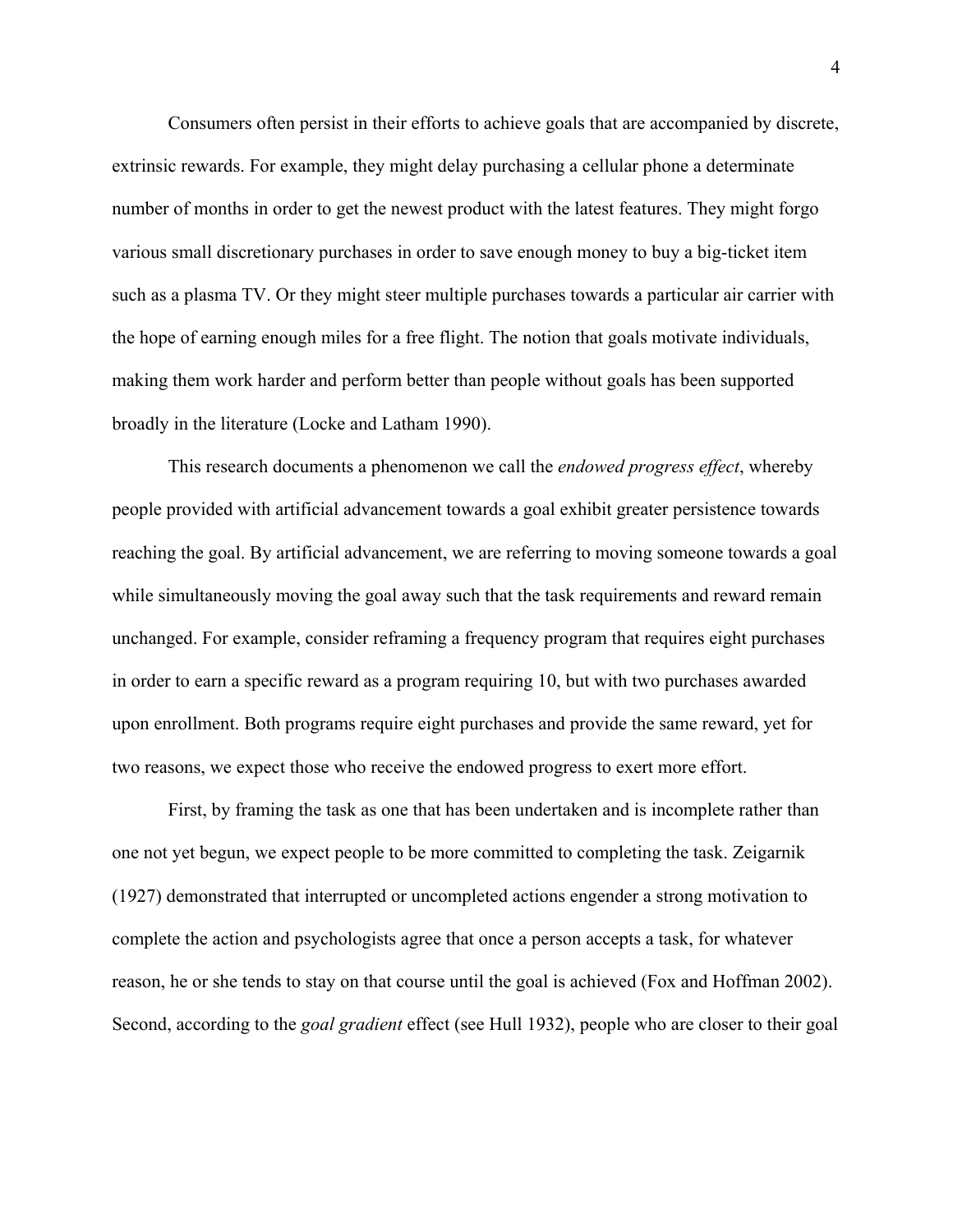should exert comparatively more effort. Hence, we expect the initial momentum provided by the endowed progress to be compounded as effort increases with each step taken towards the goal.

The concept of persistence as a component of goal-directed behavior has been an integral part of motivation research for decades. Two central paradigms in the literature seek to explain persistence and have formed the foundation for modern approaches. First, Atkinson's work on achievement motivation (Atkinson 1957) depends on two fundamental elements: *inertial tendency* and *expectancy*. Inertial tendency is a psychological analog to Newton's first law of motion. Just as motion instigated in the physical world persists indefinitely unless acted upon by external forces, Atkinson believed a goal-directed tendency would persist until satisfied. Hence, inertial tendency reflects persistence and must be taken into account when evaluating other aspects of motivation. Expectancy is determined by the likelihood of success and the perceived value of attaining the goal. As the distance from the goal decreases, both the desirability and the feasibility of completion are believed to increase (Atkinson and Birch 1974). Models in this tradition have been labeled *expectancy-value* models (see Klein 1991 for a review).

A second, similar perspective on persistence emerges from Lewin's (1935) notion of *task tension* which posits that, as internal needs are aroused, individuals enter a state of tension that can only be relieved by an external goal. The goal's valence, or perceived desirability, reflects its ability to relieve the tension. Motivation is a function of need tension and object valence, which is inversely related to an equally important third factor—the psychological distance between the current state and the goal. Accordingly, similar to the predictions from expectancy models, the *goal gradient* effect (Hull 1932) states that the closer someone is to his or her goal, the more motivated they become. In other words, both expectancy-value models and task tension predict that persistence increases with proximity.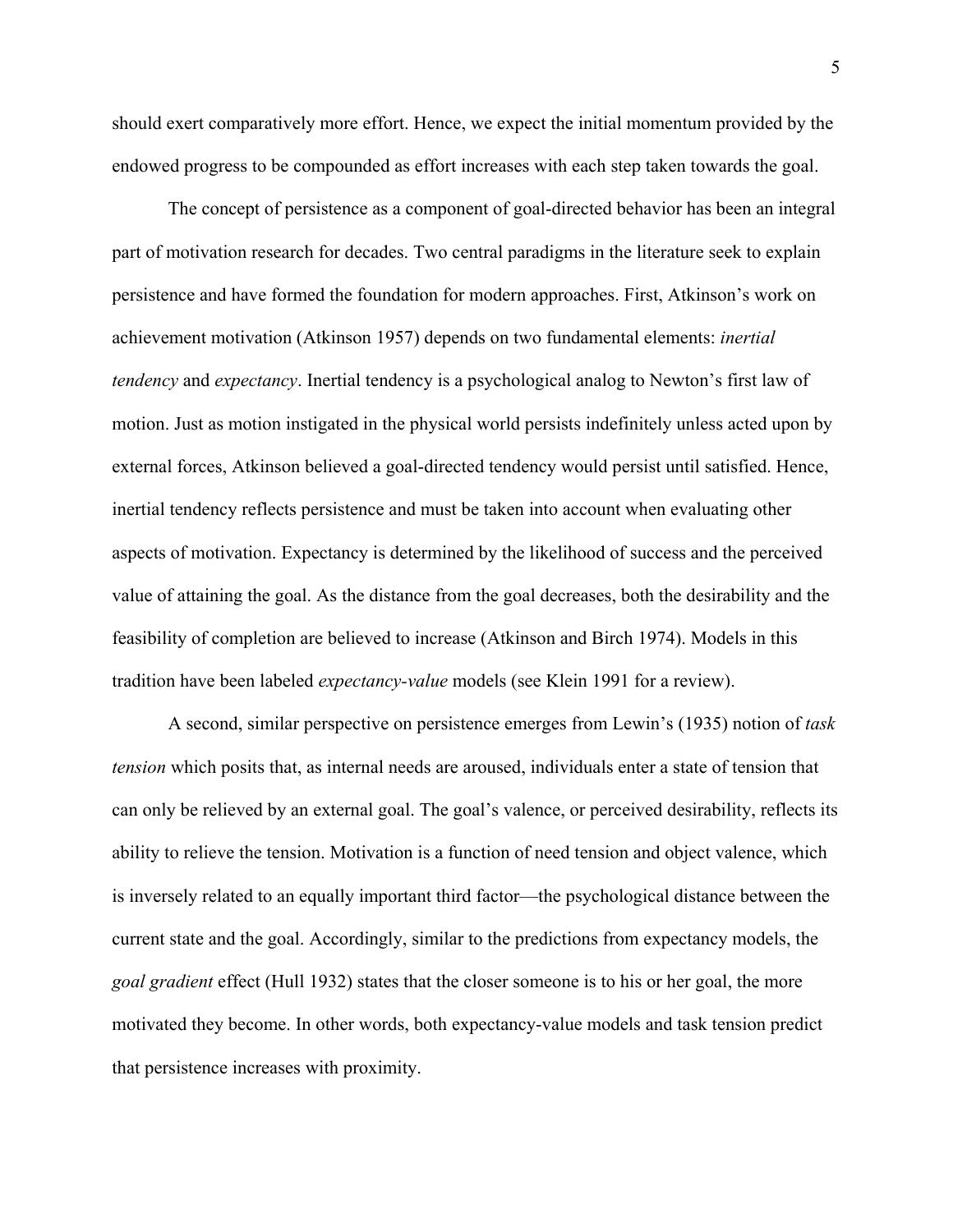While these two paradigms differ in many respects, two common themes are important for this research. The endowed progress (20% complete vs. 0%) provides an illusion of progress; the illusion that the task has been undertaken and is incomplete rather than not yet begun. This illusion provides momentum that endures as people are motivated by the idea of finishing what one starts. This leads to our first hypothesis.

**H1:** Reframing a task such that people believe the task has been undertaken and is incomplete will increase peoples' commitment towards completing the task, even if the absolute distance from the goal—or the actual task—does not change.

While people may focus on the level of relative completion, they may also consider proximity to the goal (80% remaining rather than 100%). According to the goal gradient effect, people who perceive that they are closer to their goal should exert comparatively more effort. In a classic study demonstrating this effect, Hull (1932) timed rats running in a maze, and found that the closer they were to food (the reward), the faster they ran. Brown (1948) attached harnesses to rats running towards food. When the rats were stopped at various points, the attachment measured the strength with which they were pulling on the harness. Rats that were stopped nearer to the food pulled harder than those that were stopped further away. While the goal gradient effect has been documented in subsequent studies, including several involving human participants (e.g., Losco and Epstein 1977, Fenz and Epstein 1967), none that we know of has looked at how perceptions of progress might affect effort. Our second hypothesis refers to the goal gradient effect as it pertains to humans' *perceptions* of progress.

**H2:** As people perceive that they are progressing towards their goal, their effort will increase, and thus completion time will decrease. Endowed progress, which provides artificial advancement towards the goal, will exacerbate this effect.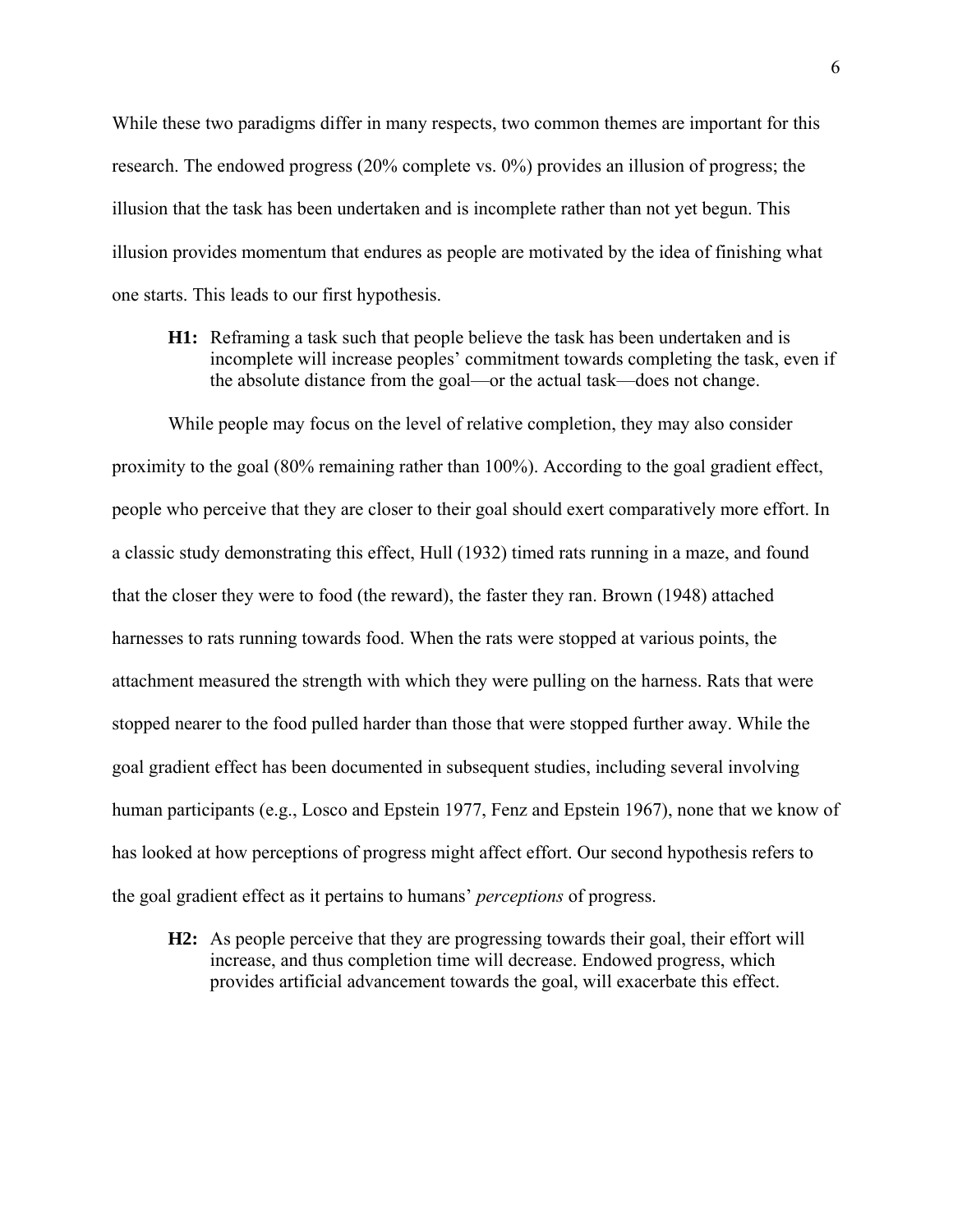We should point out that we limit ourselves to task goals, as opposed to learning or performance goals, such that an extrinsic reward is granted only upon successful completion of the task, and anything short would likely be construed as a failure.

One example of persistence in goal-directed activity that has received increasing attention in recent years is escalation. The notion of escalation deviates from the simple dictates of expectancy-value in that, while there is a likelihood of success and a desired end state, future prospects seem dim for making gains or even covering losses. The two predominant explanations put forth for irrational escalation are self-justification (Festinger 1957) and prospect theory (Kahneman and Tversky 1979). The self-justification explanation says that people feel compelled to justify to themselves and to others that previous decisions were rational. This explanation has been advanced by Arkes and Blumer (1985), who argue that people fail to ignore *sunk costs* and continue investing because they don't want to appear wasteful to themselves and to others. Others claim a more cognitive explanation, arguing decisions are not a simple linear function of expectancy-value calculations. Prospect theory's S-shaped value function implies individuals are risk averse in the domain of gains and risk seeking in the domain of losses. As previous investments reflect losses, each incremental loss seems less painful. The decision is thus framed as a decision between losses, where people prefer the risk of losing more money incrementally with a chance of reducing or recouping past losses, to the certainty of losing the entire amount they have invested thus far.

One issue with these explanations is that the proportion of a budget already invested in a project and the degree to which a project is completed are often confounded, although the two are distinct notions. Garland and Conlon (1998) argue that "If individuals are motivated to complete what they start and if this motive gets stronger as one gets closer to completion, then

7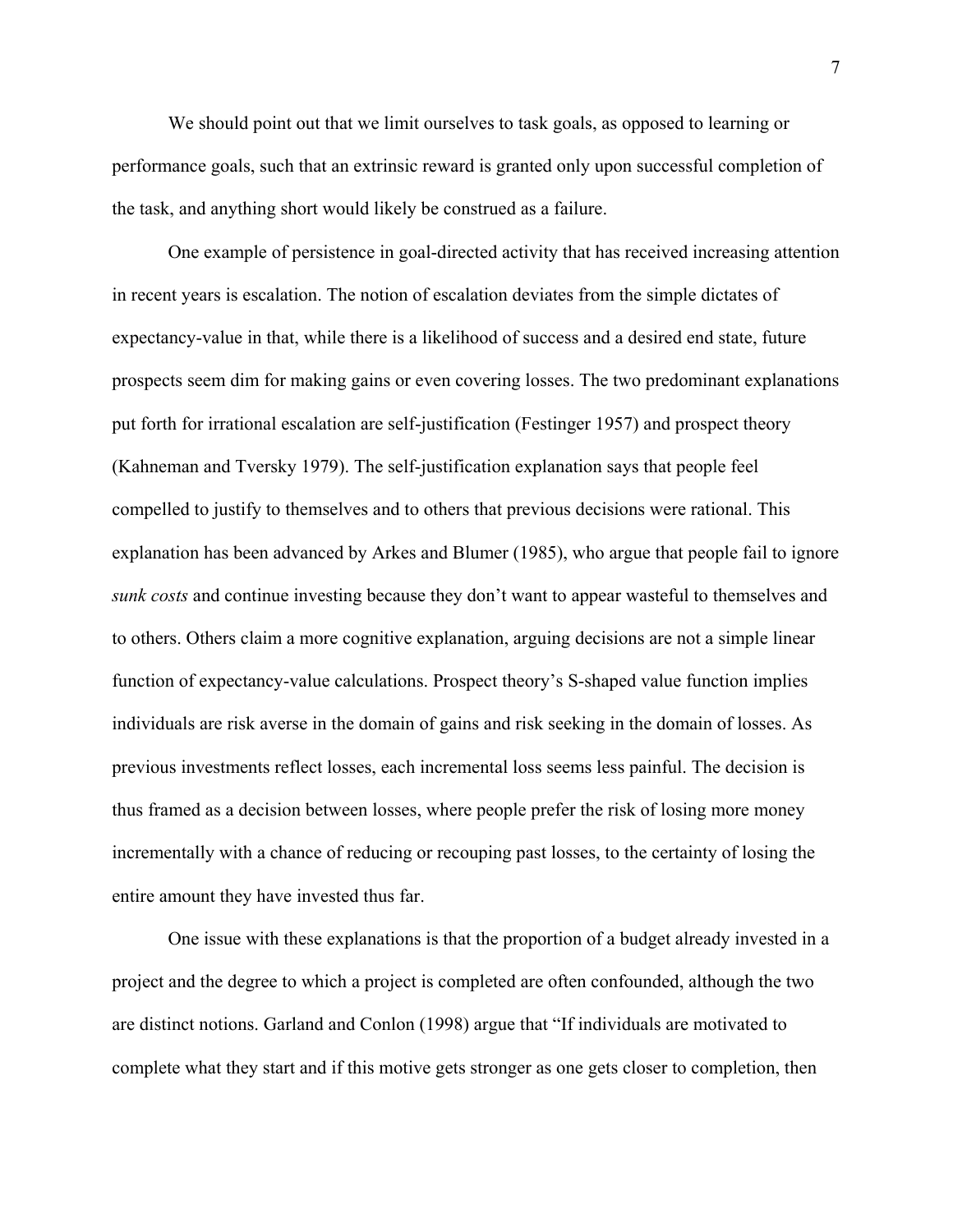project completion may be a driving force behind individuals' continued investment in projects that are already well underway." Boehme and Paese (2000) conducted a study where respondents were expected to explain the reasoning behind their decisions. When a project was close to being complete, a much higher percentage of participants recommended completion even when economically unreasonable, despite having to justify their decision. The level of sunk cost, or previous investment, had no effect. Hence, it has been argued that sunk cost effects have less to do with what was spent or expended and more to do with how close the project is to completion. This leads to our third hypothesis.

**H3:** Persistence will depend on relative progress and not on the amount that would be lost by failing to continue.

Of course, we expect boundaries to exist for the *endowed progress* effect. Two moderators in particular are expected to affect the ability of endowed progress to increase peoples' expectations that they can reach a goal and thus receive a reward. The first moderator is the medium in which progress is demarcated. Hsee et al. (2003) demonstrated that inserting a medium can provide an "illusion of advantage," such that efforts bring large returns in the medium accumulated, but any advantage in the actual outcome is small or non-existent. They attribute the medium maximization effect they observed to a psychological myopia, whereby decision makers pay too much attention to the effort-medium relationship as opposed to the medium-outcome relationship. They argue that since the medium (e.g., points) is inherently worthless, people should base decisions solely on the effort-reward relationship itself. However, people don't, and often maximize the effort-medium return when the payoff in the medium appears large. Accordingly, this leads us to our next hypothesis.

**H4:** When the endowed progress is issued in points, both the endowment and the returnto-effort appear more significant and thus effort will increase.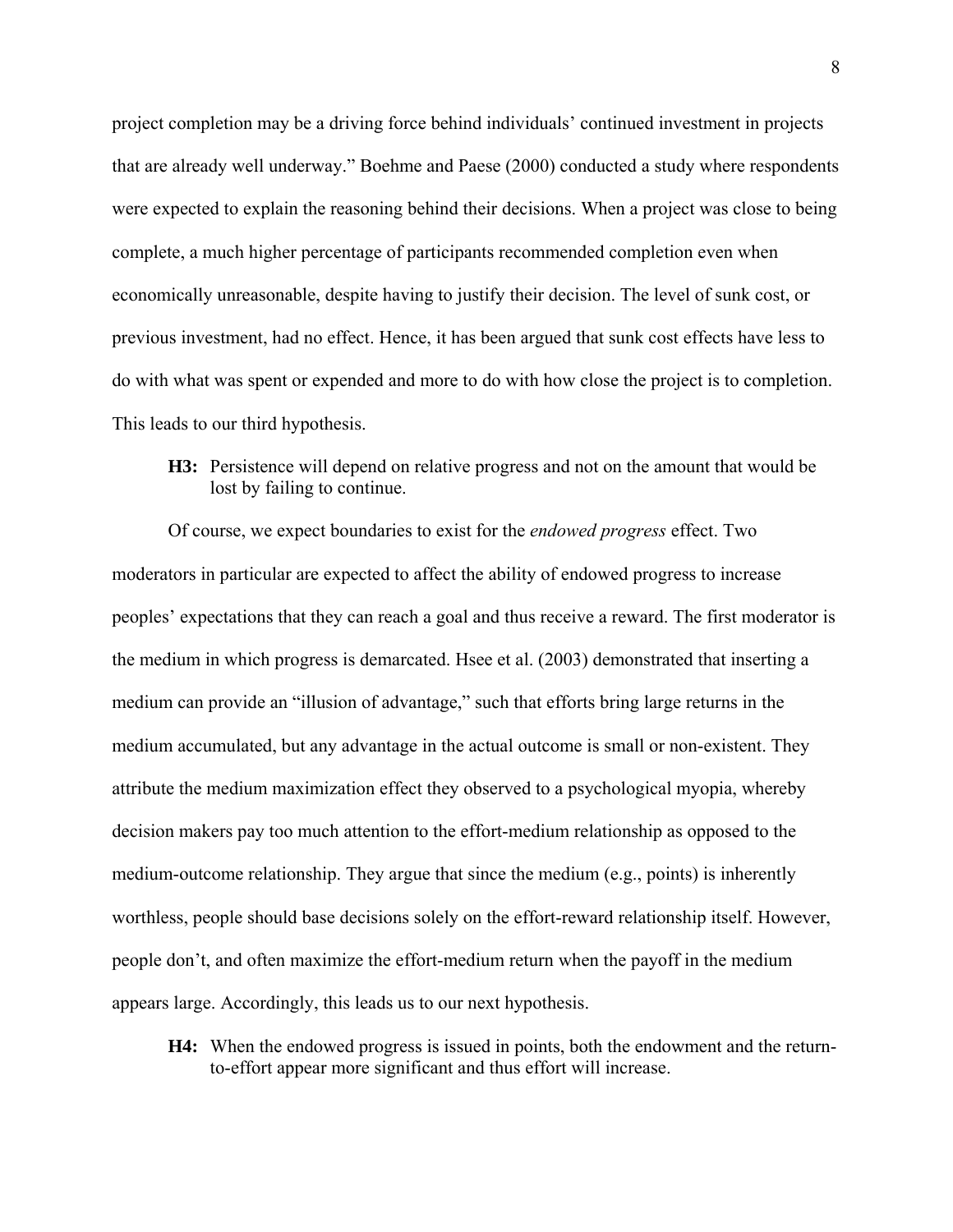The second potential moderator is the reason provided to consumers for the endowment. When no reason is provided, we expect more people to perceive the endowed progress as a marketing ploy designed to lure people into enrolling in a loyalty program. Indeed, according to the Persuasion Knowledge Model (Friestad and Wright 1994), when consumers recognize an agent's action as a tactic during a persuasion attempt, they may become wary of the marketer's intent and skeptical of the true benefits of the offering. However, when a reason is provided for the endowment, conflicted consumers may choose to participate relying on the endowment to justify the decision to participate (Shafir, Simonson, and Tversky 1993). The idea that goals or motives can affect reasoning is well-documented in the psychology literature (see Kunda 1990 for a review). And the reason can either be realistic or specious, as it has been shown that consumers often base choices on easily justified, cognitively available, yet trivial reasons (Brown and Carpenter 2000). This leads us to our fifth and final hypothesis.

## **H5:** The endowed progress effect is more likely to operate when consumers are provided with a reason for the endowment, even if that reason is specious.

The remainder of this paper is organized as follows. In study 1, we test hypotheses 1 and 2 using a field experiment that allows us to assess whether the effect is measurable above the noise of conflicting and complicating factors. In study 2 we test hypothesis 3. We show the effects of endowed progress do not depend on the magnitude of the endowment, an explanation associated with classic *sunk cost* explanations of escalation. Instead, expectations regarding future effort appear to depend on the perception of project completion, or relative progress. In study 3, we test hypotheses 4 and 5 and thus the two proposed boundaries to the effect: (1) the reason for the endowed progress, and (2) in what currency the progress is denominated. The paper concludes by pointing out some of the limitations of this research, offering some managerial implications and suggesting avenues for future research.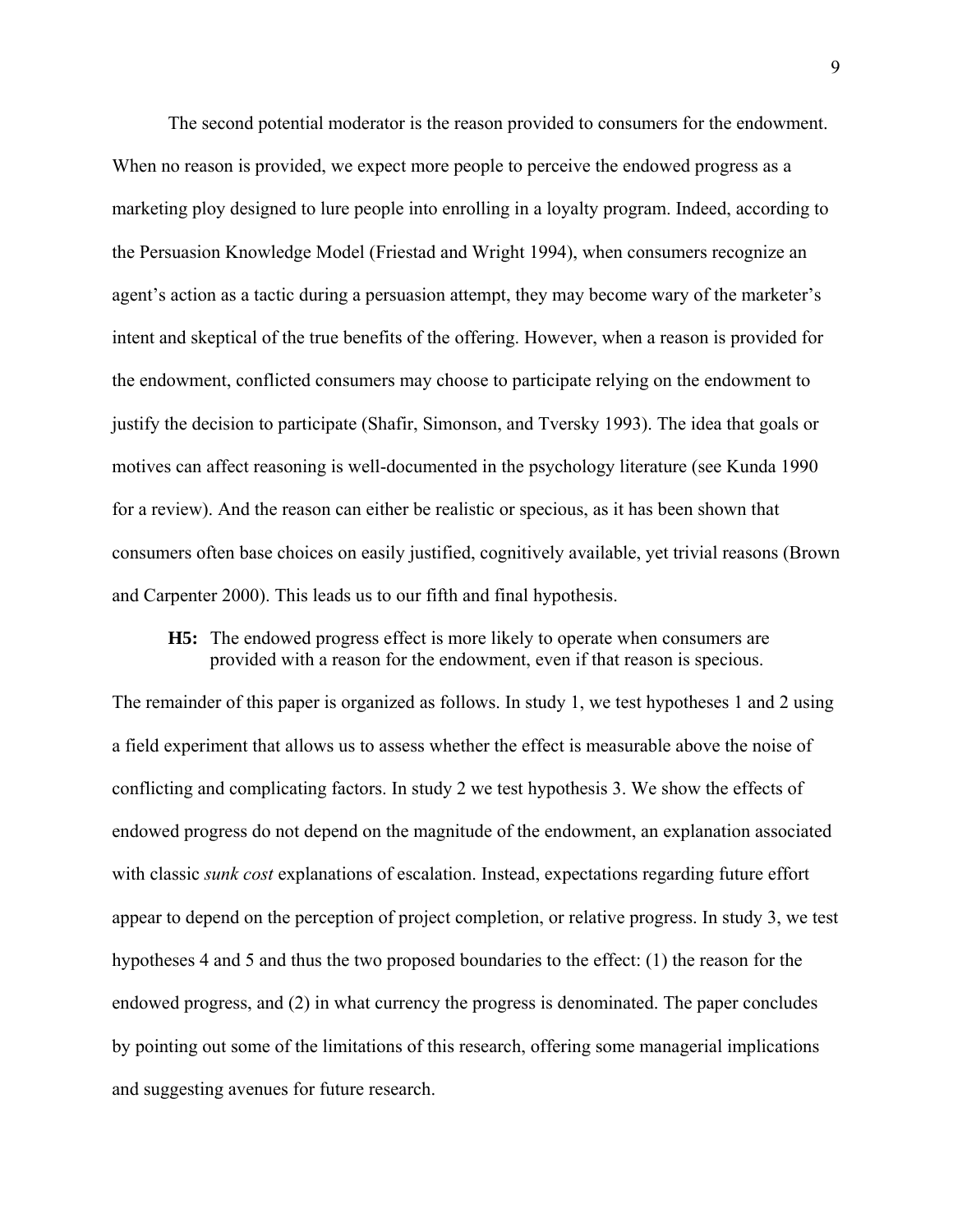#### **STUDY 1**

In Study 1, we collected data in a field experiment conducted at a professional car wash in a major metropolitan area. Customers were put into one of two conditions. On the second and third Saturday in April 2004, the car wash randomly distributed 300 loyalty cards. Half of those required 10 additional purchases (i.e., special stamps) in order to earn one free car wash. Each customer was provided a card with two stamps already affixed such that only eight more stamps were truly required (2 of 10 stamps, or 20% progress). Customers were told the free stamps were part of a special promotion that day, and no customer inquired further. The other 150 cards required only eight car wash purchases and were distributed with no stamps attached (0 of 8 stamps, or 0% progress). During the next nine months, each time a customer paid to have their car washed and presented their card, the proprietors provided a stamp that included the date of the visit.

## Results

Each card that was redeemed for a free car wash was collected and the dates of each of the eight visits and the final redemption date were recorded. A total of 80 cards were redeemed between June 5, 2004 and September 17, 2004 (no cards were redeemed after September 17) providing records for 720 visits. The redemption rate for those possessing a card requiring 10 purchases, yet endowed with two stamps, was 34% versus just 19% for those who possessed a card requiring a total of eight purchases. This difference is statistically significant ( $\chi^2(1) = 8.1$ , *p* < .01). This suggests that reframing the task as already begun increases persistence as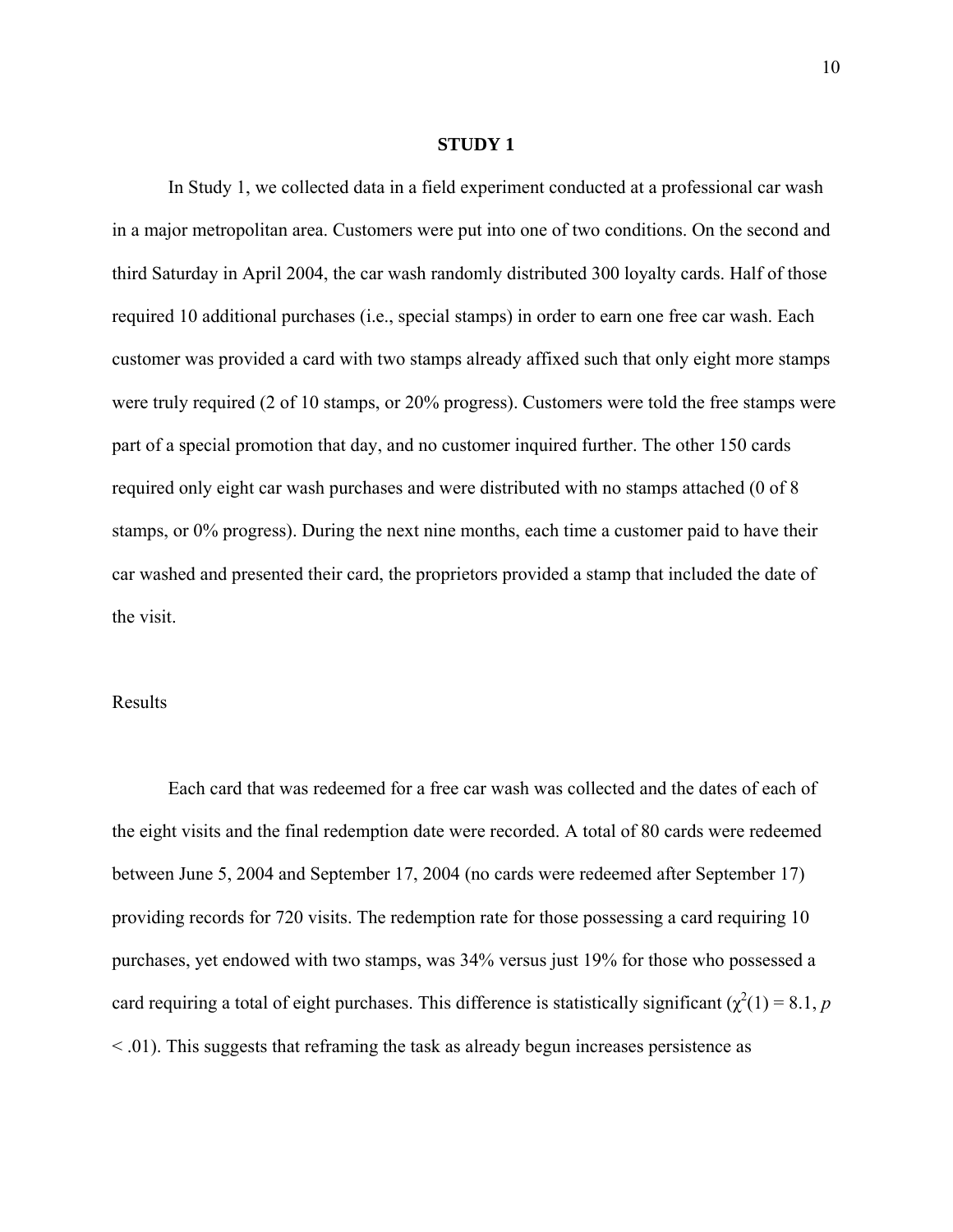demonstrated by the higher rate of completion, supporting hypothesis 1. This difference occurred even though the absolute distance from the goal did not change.

To test hypothesis 2, we examined the number of days elapsed between car washes (i.e., inter-purchase times) across conditions and across visits (see figure 1). We find a main effect of condition such that those given cards requiring 10 car washes take, on average, 2.9 days less between visits  $(F(1, 636) = 5.2, p < .05)$ . Further, the time between visits decreased by 0.5 days on average with each additional car wash purchased  $(F(1, 636) = 18.38, p < .01)$ . This decrease in time between car washes reveals how, consistent with the goal gradient effect, effort increased as one got closer to the reward. We do not find a statistically significant interaction between condition and the number of car washes purchased  $(F(1, 636) < 1)$ . In other words, the time between the first and second purchase is reduced for those provided two stamps, as are the times between subsequent purchases. This leads to a more profound goal gradient effect for those endowed with progress (support for hypothesis 2). A hazard rate model fitted on the time between car washes provided similar qualitative, but stronger statistical results. We find a main effect of condition  $(\chi^2(1) = 9.97, p < .01)$  as well as level  $(\chi^2(1) = 27.85, p < .01)$ , while their interaction was not statistically significant  $(\chi^2(1) < 1)$ .

> Insert figure 1 about here  $\mathcal{L}_\text{max}$  , where  $\mathcal{L}_\text{max}$  , we have the set of  $\mathcal{L}_\text{max}$

> $\mathcal{L}_\text{max}$  , where  $\mathcal{L}_\text{max}$  , we have the set of  $\mathcal{L}_\text{max}$

Discussion

In this real world experiment, we show the impact of endowed progress on customer retention and usage rates. Providing patrons with endowed progress increased the number of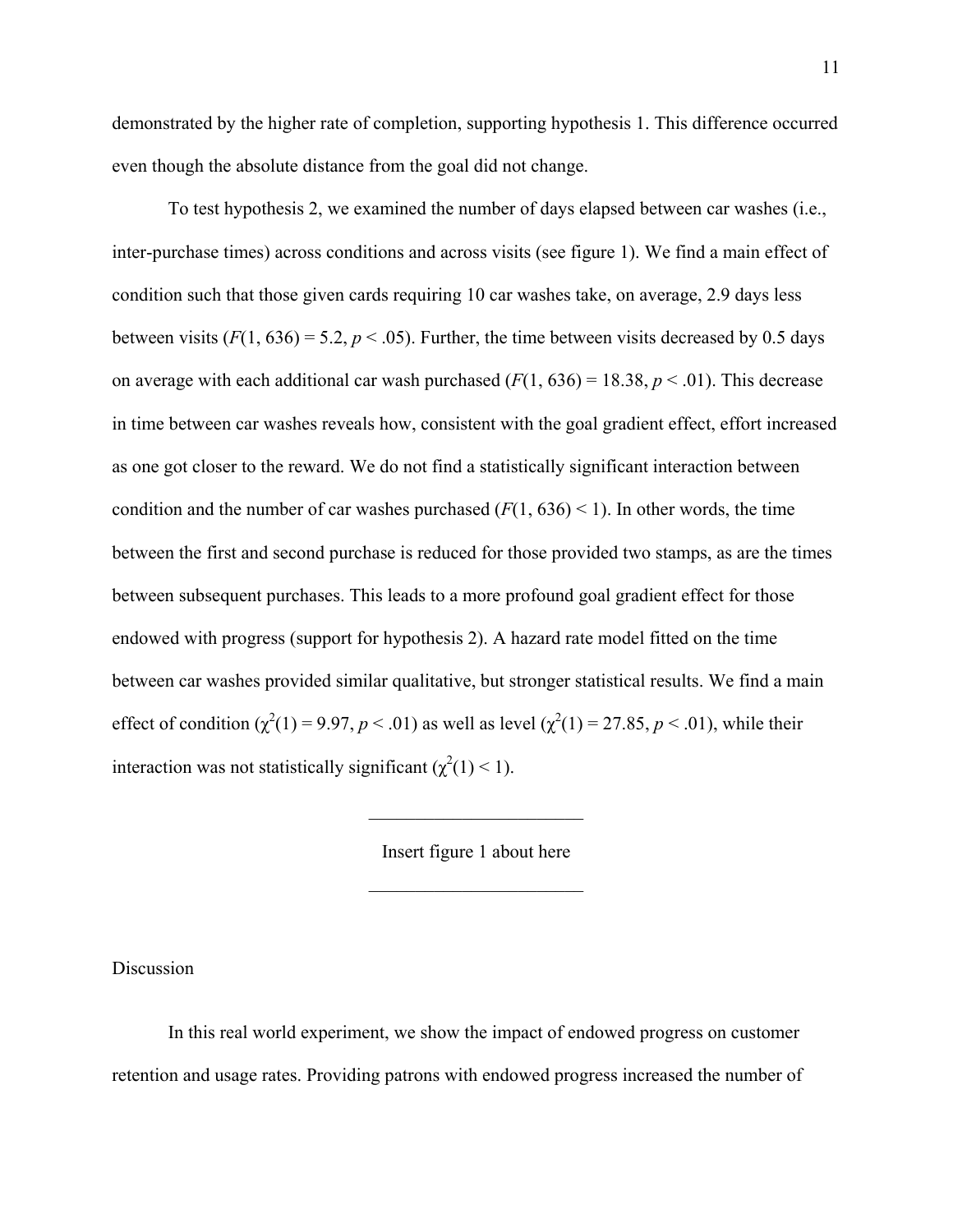customers who persisted, or conversely, reduced the number who abandoned the retailer. Those provided the endowed progress were more likely to buy the required eight car washes (hypothesis 1), and bought them sooner than their counterparts (hypothesis 2).

 In Study 2, we focus on two competing explanations for the perseverance we observe in study 1, which have been proposed to explain traditional sunk cost effects. The two predominant explanations are as follows: (1) people are reluctant to either waste, or appear to waste, what they have already invested, as posited by Arkes and Blumer (1985), and (2) people are increasingly motivated to complete a task as they get closer to completion, as expounded by Garland and Conlon (1998). Perhaps respondents in the 10 car wash condition felt they would be giving up more by switching vendors and thus worked harder to avoid wasting the endowed progress (2 vs. 0 car washes). Alternatively, they may have focused on the perception of project completion, or relative progress, such that quitting after being  $2/10^{ths}$  done (20%) would feel worse than if they had not begun at all (being 0% done). We test these hypotheses concurrently in study 2.

#### **STUDY 2**

This study was designed to discern whether reluctance to waste, perceived progress, or both explanations jointly are responsible for observed endowed progress effects.

Method

*Subjects*. Participants were 146 undergraduate business students at a major West Coast university who participated in this along with several other studies for course credit.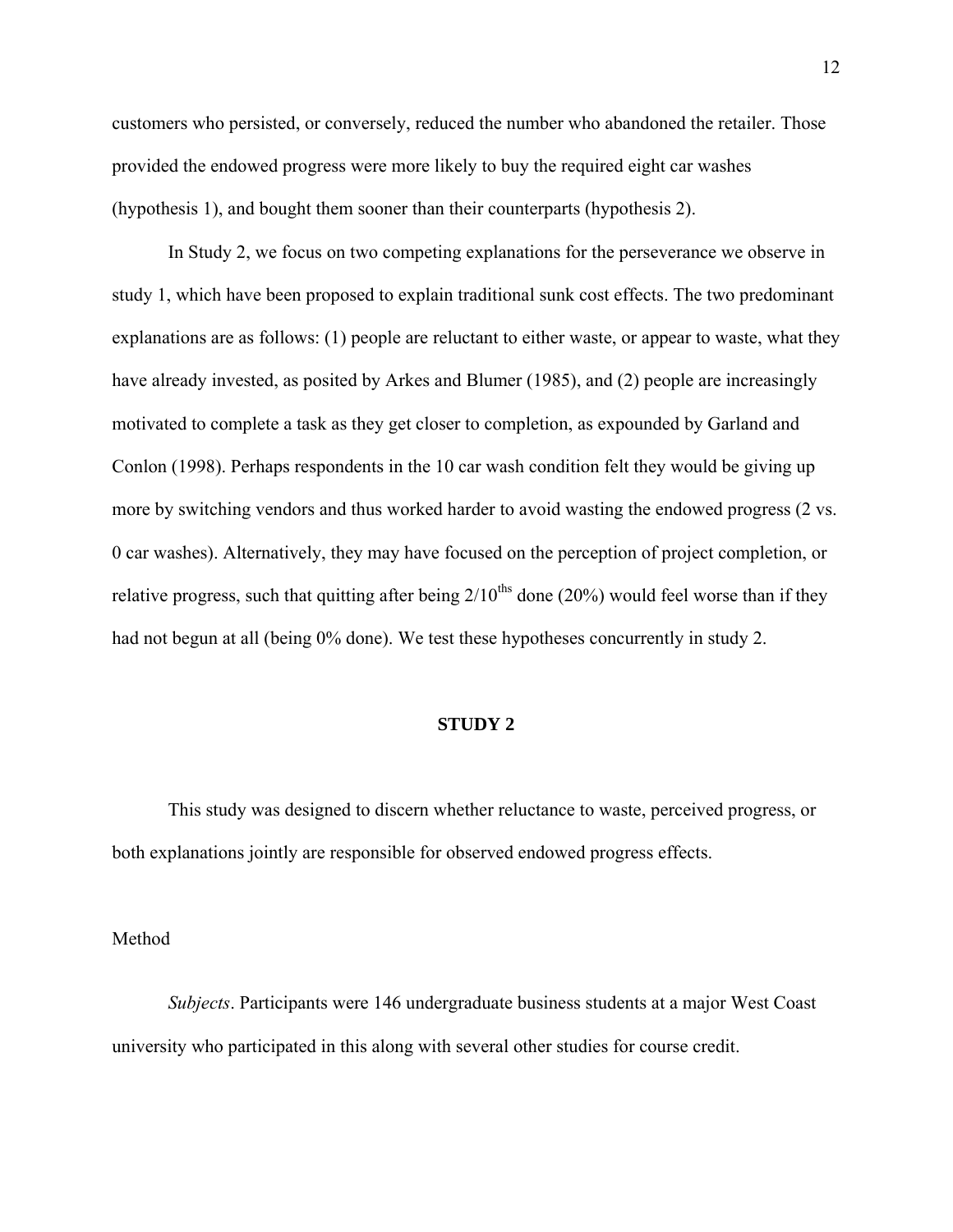*Stimuli and design.* The design was a 2 (Progress:  $1/3^{rd}$  or  $1/6^{th}$  complete) x 2 (Endowment Value: \$12.50 or \$30) between subjects, full factorial design with a separate control

condition. To disentangle the competing explanations of wasted investment versus perceived progress, our design specifies a dollar value for the endowed progress.

Participants in this study completed a scenario-based, paper and pencil study. The study explained that a popular restaurant on campus was considering instituting a frequent buyers' program. This study captures the essential decision making that likely occurs when consumers are confronted with enrolling in a frequency program, whether it requires signing up or just keeping the loyalty card in one's wallet. In the control surveys, customers had to purchases 10 lunches in order to earn a free lunch of identical value. Customers had not yet made any purchases such that there was no progress towards their goal, real or perceived. There were four such scenarios that differed only by the required cost of each purchase (\$2.50, \$6.00, \$6.25 or \$15.00). These studies provided a baseline measure. In the four scenarios that comprised the test conditions or cells, the amount of purchases required, the size of the endowment, and the cost of each purchase were each varied in order to manipulate perceived progress and endowment value simultaneously.

In two scenarios, participants were told either that because they were a first time patron they would receive two of 12 credits towards the reward (each credit worth the equivalent of one purchase in dollars) or, in the other two scenarios, they were told they would receive five of 15 credits, such that they were endowed with progress of  $1/6^{th}$  or  $1/3^{rd}$  respectively. These endowments manipulate the fraction of the task yet to complete; in the former,  $5/6<sup>ths</sup>$  must still be completed, and in the latter only  $4/6<sup>ths</sup>$  remain. The dollar amount of a purchase varied, and was crossed such that the total dollar value of the endowment was either \$12.50 or \$30 (5 x \$2.50 = 2)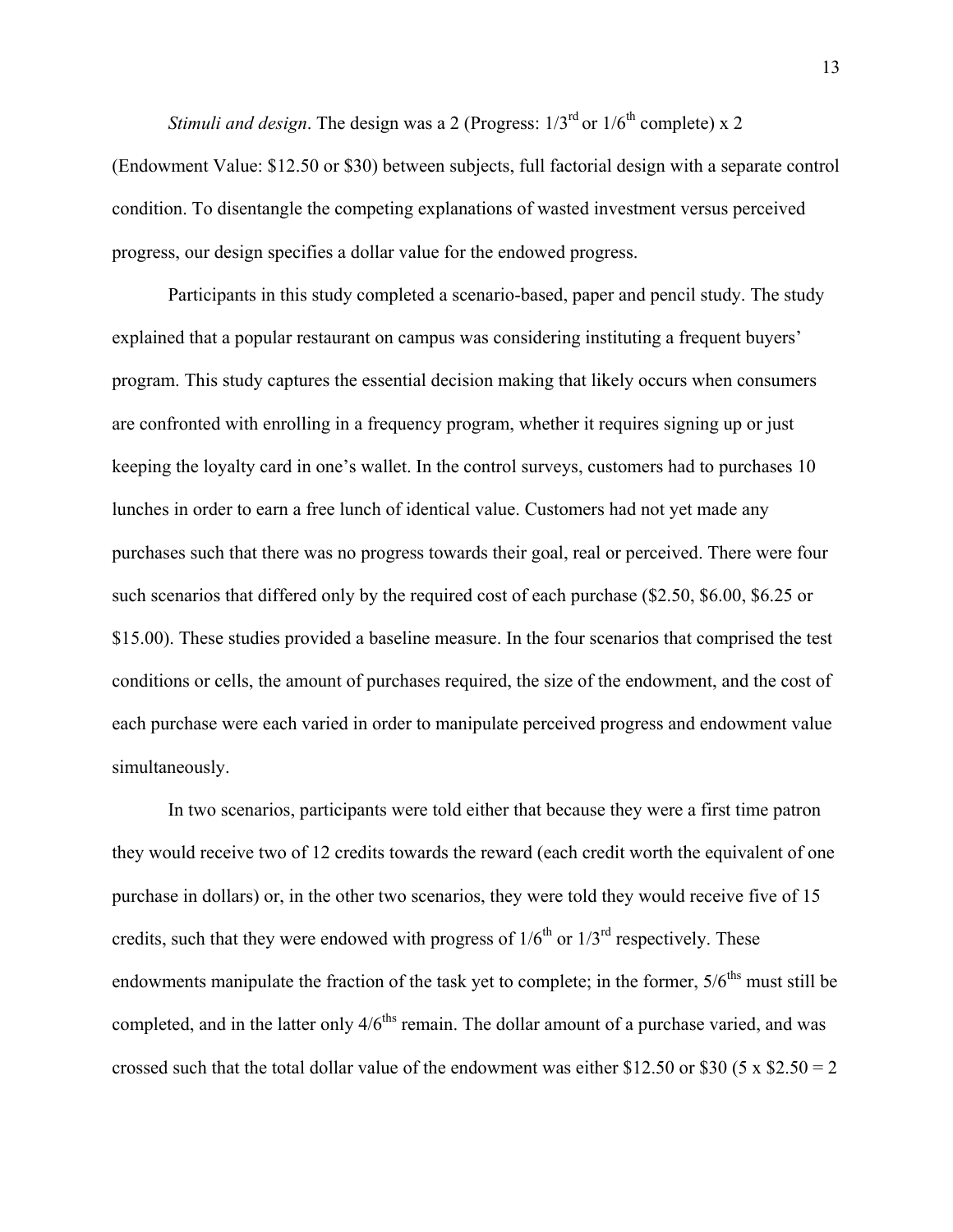$x $6.25 = $12.50, 5 \times $6 = 2 \times $15.00 = $30.00$ . See table 1 for a detailed summary of the design. Each respondent was then asked how likely they would be to register for the program, how attractive they thought the program would be to diners, and how likely they would be to earn the reward on a nine-point scale. These measures served as the dependent variable.

> Insert table 1 about here  $\mathcal{L}_\text{max}$  , where  $\mathcal{L}_\text{max}$  , we have the set of  $\mathcal{L}_\text{max}$

> $\mathcal{L}_\text{max}$  , where  $\mathcal{L}_\text{max}$  , we have the set of  $\mathcal{L}_\text{max}$

## Results

 We conducted a test of reliability to insure consistency across the three scales (likelihood of registering, attractiveness, and subjective likelihood of success within the program), which were intended to measure interest in the program (Cronbach's  $\alpha$  = .80). We then combined the individual scale values to derive a measure of overall impression of the program, which we used as the dependent measure for our analyses.

 We find evidence of an endowed progress effect as overall impression of the program increased as the endowment increased from zero to two to five  $(M_0 = 4.74, M_2 = 5.55, M_5 = 6.26,$  $F(2, 143) = 11.91, p < .01$ ). In addition, individual comparisons suggest that an endowment in and of itself increases the overall evaluation. An endowment of two credits increases the evaluation ( $M_0 = 4.74$  vs.  $M_2 = 5.55$ ,  $p = .01$ ), as does an endowment of five credits ( $M_0 = 4.74$ vs.  $M_5 = 6.26$ ,  $p < .01$ ). People's impressions might then depend on the two progress levels (1/6<sup>th</sup>) or  $1/3^{rd}$ ) as well as the dollar level of the endowment (\$12.50 or \$30). First, in order to determine whether perceptions of the value of the previous investment are driving the results, we compare cells *B3* and *D2* (\$30 endowments) to *A3* and *C2* (\$12.50 endowments) in table 1. We do not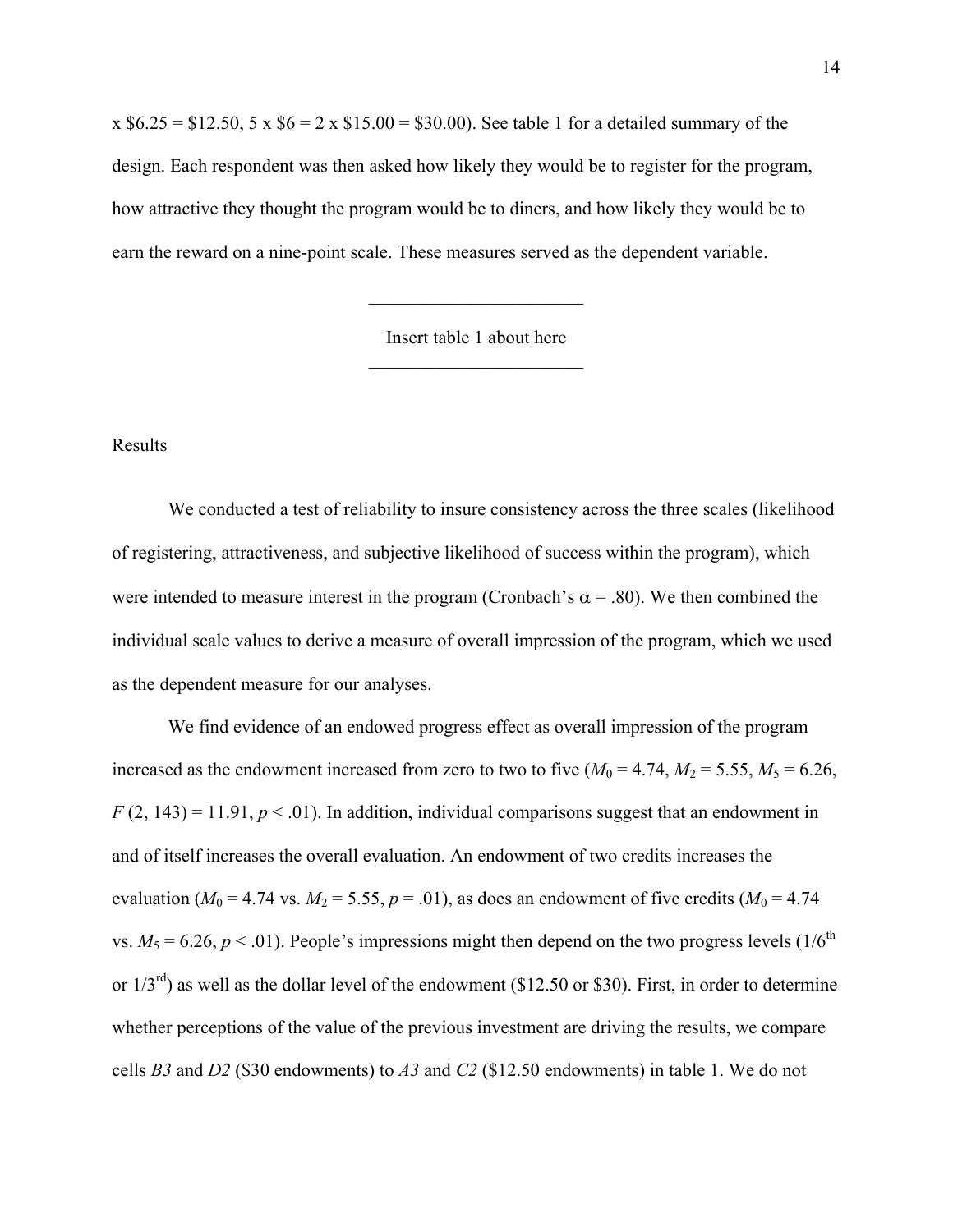find any statistically significant difference, implying the dollar amount of the endowment, whether \$12.50 or \$30, had no discernible effect on overall impression  $(F(1, 72) = 1.25, p =$ .27). This suggests that reluctance to waste, self justification, and other explanations of a sunk cost effect based on the absolute size of the investment made are not likely to be the underlying cause of the endowed progress effect.

 Second, in order to determine whether perceptions of the relative progress made towards the goal are responsible for an increase in overall impressions, we compare cells *A3* and *B3* (progress of  $1/3^{rd}$ ) to cells *C2* and *D2* (progress of  $1/6^{th}$ ) as shown in table 1. We do find a statistically significant difference  $(F(1, 72) = 3.79, p = .05)$  suggesting that people who are endowed with five of 15 purchases  $(M_{1/3} = 6.26)$  are more committed to joining the loyalty program than those endowed with two of 12 purchases  $(M_{1/6} = 5.55)$ , even though everyone was required to make the same amount of additional purchases to earn the reward (10). Given these results, it appears the endowed progress effect is the result of a change in perceived progress towards the goal, which supports hypothesis 3.

#### Discussion

In study 1, we demonstrated the endowed progress effect. In study 2, we crossed the dollar value of the endowment (\$12.50 vs. \$30) with the relative progress the endowment provides  $(1/3<sup>rd</sup>$  vs.  $1/6<sup>th</sup>$  complete); this allowed us to discern that it is the relative progress, and not the endowment's value, that enhances people's overall impression with the proposed program. One limitation of study 2 is that it was hypothetical in nature and assessed people's likelihood of joining and predictions about completion rather than actual persistence. It is also important to note that no mention was made as to whether the endowment was a one-time bonus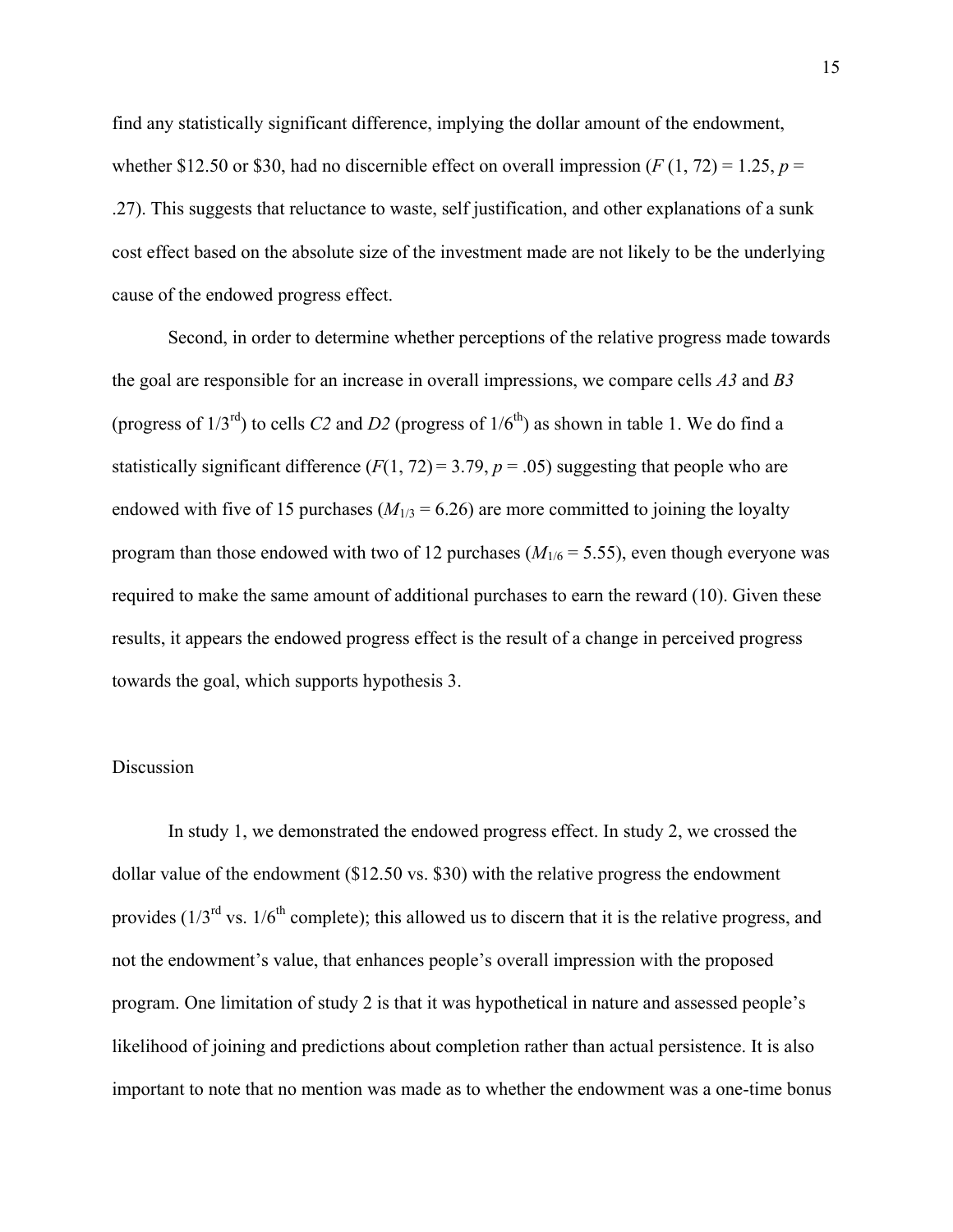or might reoccur after consumers earned their first reward. Our intuition is that respondents saw this as a one-time bonus, and thus our scenarios compared perceptions of programs requiring 10 versus 12 versus 15 purchases. We view this as a conservative test because, presumably, a program with fewer necessary purchases would be seen as more attractive, which implies the effect is strong enough to overcome this naturally occurring preference order. Study 3 was designed to test the boundaries of the effect (hypotheses 4 and 5).

#### **STUDY 3**

In study 3 we test the moderating effects of medium (whether the endowed progress is issued in purchases made or points), and the reason for the endowment (whether a reason is present, and if so, its realism). According to hypotheses 4 and 5, we expected the effect to be stronger when people are presented with a reason for the endowment due to consumer skepticism of typical marketing gimmicks (Friedsted and Wright 2004), and we expected the endowment would have a stronger effect when issued in an intervening currency due to an intervening currency (Hsee et al. 2003).

### Method

*Subjects*. Participants were 240 visitors to a local liquor store in a major metropolitan area. Only those who had shopped at that particular store at least once before were asked to participate. Before receiving the stimuli they were asked to estimate their purchase history.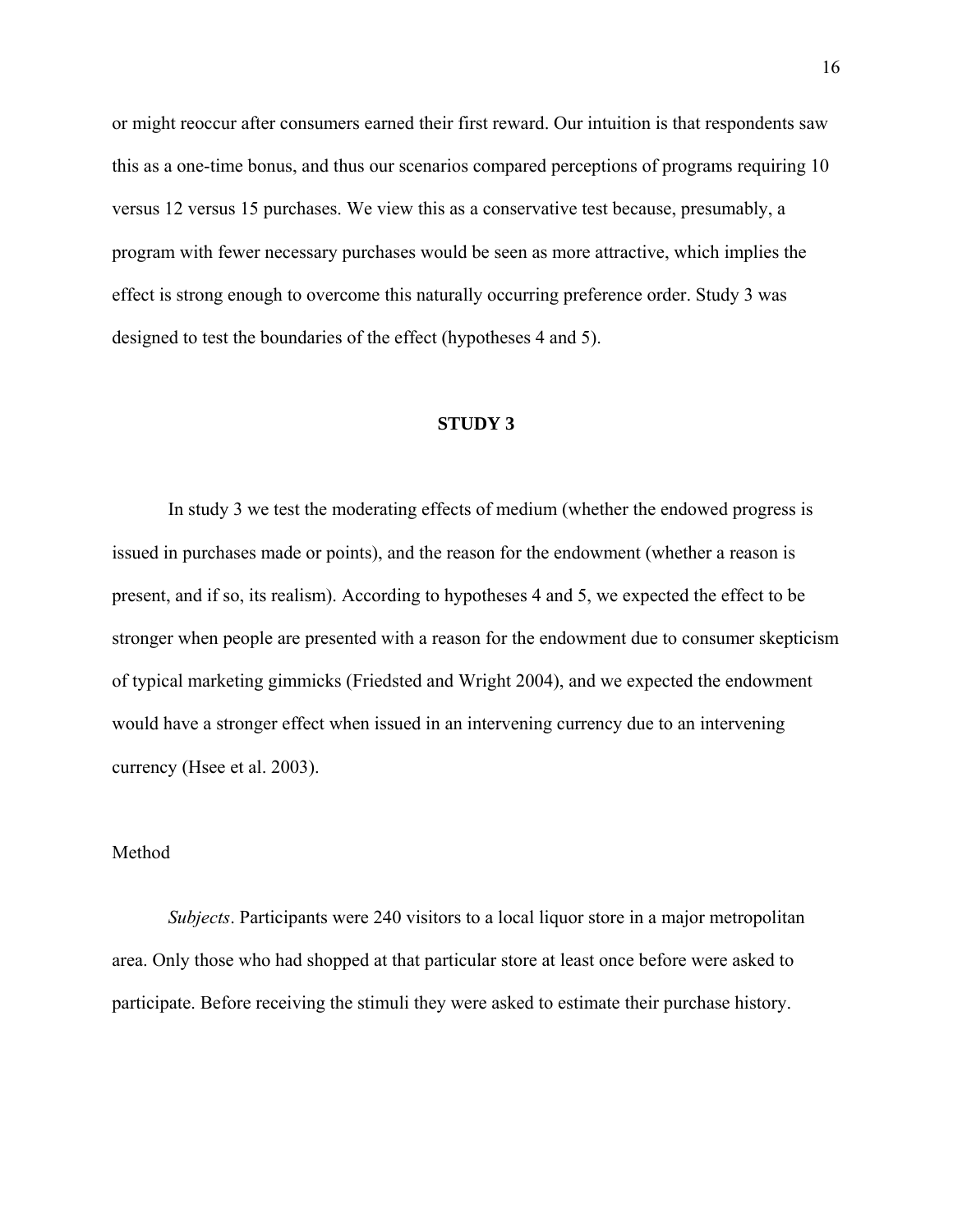*Stimuli and design*. The design was a 2 (medium: points or purchases) x 4 (endowment: no endowment, endowment with no reason, endowment with specious reason, endowment with realistic reason) between subjects, full factorial design. Shoppers were approached as they entered the store and asked if they would be willing to participate in a brief survey. Two hundred and forty people successfully completed the task, having been randomly assigned to one of the eight conditions.

Shoppers were told the store they were about to enter was considering launching a frequent buyer program. Under the terms of the program, after purchasing 10 bottles of wine at a list price of \$10 or more, they would be entitled to one bottle priced up to \$20 free. When progress was recorded in points, they were told they would earn 10 points for each bottle of wine they purchased at a list price of \$10 or more, and after accumulating 100 points they would be entitled to one bottle priced up to \$20 free. In the three endowment conditions (test), the required purchase amount was elevated to 15 bottles or 150 points, with one bottle or 10 points respectively, being issued for each bottle purchased costing \$10 or more. The number of purchases necessary was varied with the size of the endowment in order to keep the required number of future purchases constant at 10. Those in the conditions where respondents received an endowment and purchases were recorded in points (bottles) were told that after accumulating 150 points (15 bottles) they would be entitled to one bottle priced up to \$20 free. It was then explained that the store would credit their account with 50 points (5 bottles) to start.

In the *no reason* condition, respondents were told simply that the store would credit their account with 50 points (5 bottles) to start. In the other two endowment conditions, the reason for the endowment was varied such that participants were either told, "Because you are here today, the store would credit your account with 5 purchases to start" (i.e., specious reason) or "As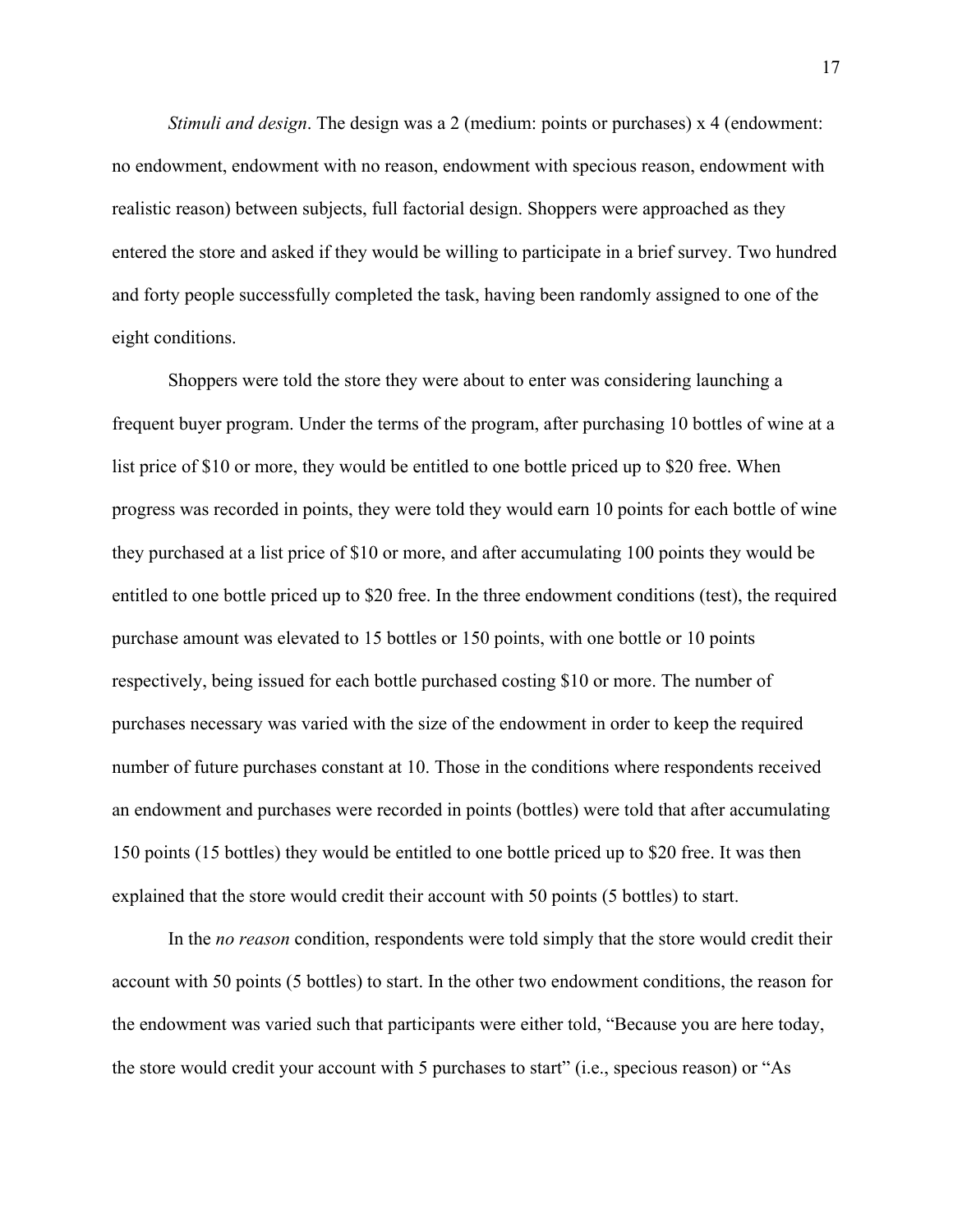someone with your purchase record, the store would credit your account with 5 purchases to start" (i.e., a realistic reason). A pre-test confirmed the realistic reason was viewed as more *plausible*, *credible*, and *realistic*, as well as *makes sense* more than the specious reason (Cronbach's  $\alpha$  = .81,  $M_{\text{past purchases}}$  = 5.06 vs.  $M_{\text{here today}}$  = 3.79,  $F(1, 54)$  = 46.15,  $p < .01$ ).

All respondents were then asked how attractive they thought the program was on a 7 point scale, where 7 indicated extremely attractive and 1 indicated not at all attractive. They were also asked how likely they would be to join the club, and how likely they thought they would be to buy 10 bottles in order to earn the reward ( $7$  = extremely likely,  $1$  = not at all likely).

## Results

 The dependent variables of *attractiveness*, *likelihood of joining*, and *likelihood of reaching the goal* (buying 10 bottles) were analyzed separately first to determine whether adoption and progress decisions differed. The results in terms of directional effects and their significance were identical. For ease of exposition, we collapsed all three scales into a singular measure of their overall evaluation of the program (Cronbach's  $\alpha$  of .85).

 The results reveal a main effect of condition such that an endowment increased the overall evaluation of the program  $(F(3, 232) = 111.00, p \lt 0.01)$ . In addition, there was a main effect for medium  $(F(1, 232) = 61.27, p < .01)$  and a significant interaction between the two  $(F(3, 1232))$  $232$ ) = 7.40,  $p < 01$ ) suggesting that tallying one's progress in points rather than purchases intensifies the endowed progress effect. In addition, the interaction revealed the following interesting findings (see table 2).

Insert table 2 about here

 $\mathcal{L}_\text{max}$  , where  $\mathcal{L}_\text{max}$  , we have the set of  $\mathcal{L}_\text{max}$ 

 $\mathcal{L}_\text{max}$  , where  $\mathcal{L}_\text{max}$  , we have the set of  $\mathcal{L}_\text{max}$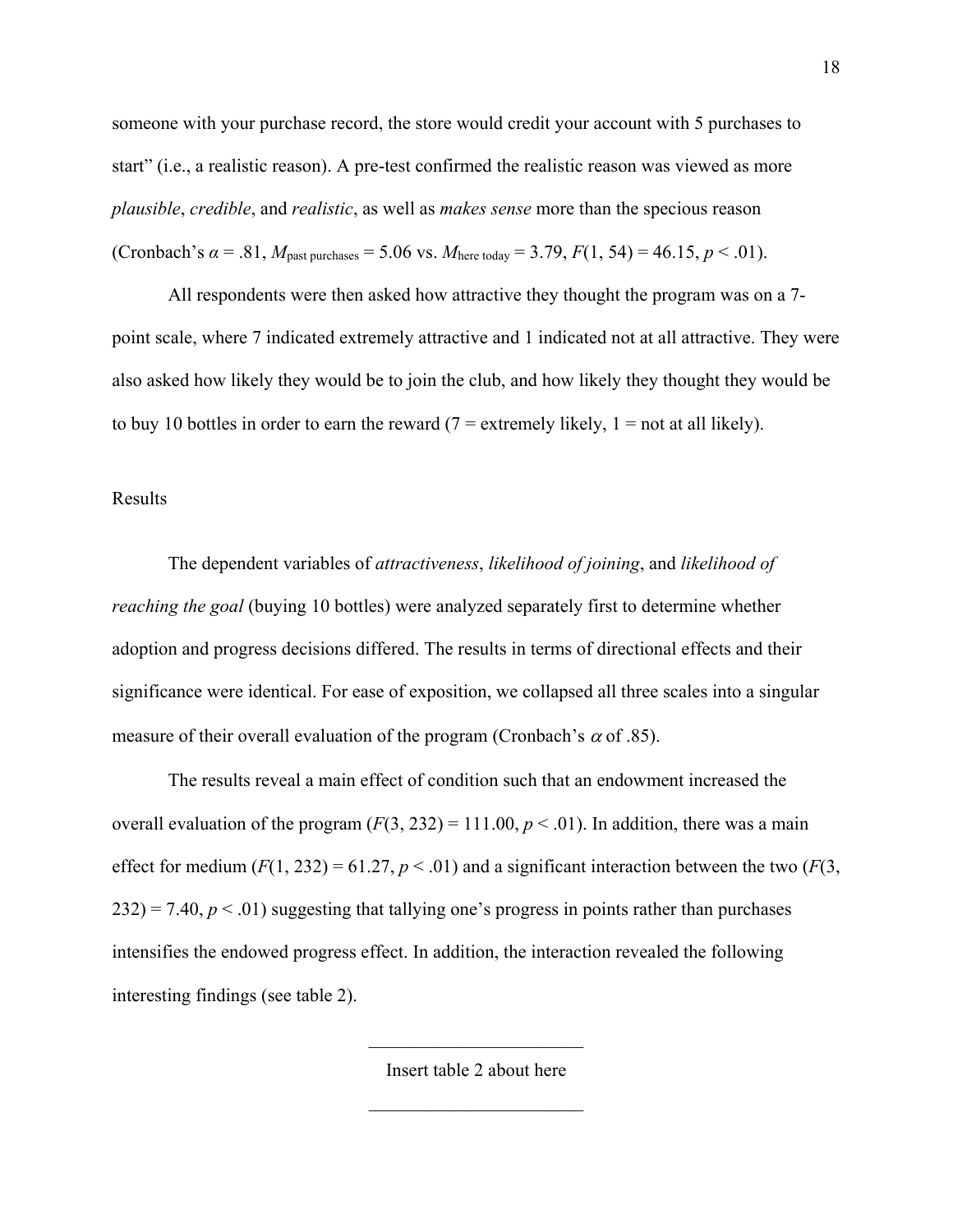When there is no endowment, it did not matter whether the medium was tallied in points or purchases ( $M_{\text{control, points}} = 4.11$  vs.  $M_{\text{control, purchases}} = 4.06$ ,  $p = .76$ ); the two groups were equally attracted to the program. In addition, when the endowment was tallied in purchases and no reason for the endowment was provided, the overall impression of the program was not significantly different than the "no endowment" condition  $(M_{\text{no reason. purchases}} = 4.24 \text{ vs. } M_{\text{control}})$  $p$ <sub>purchases</sub> = 4.06,  $p = .25$ ). It seems a reason is necessary to get an effect from the endowed progress when the monitoring base is purchases. Interestingly, when the endowment was delivered in points, overall impression increased significantly even when no reason was provided for the endowment ( $M_{\text{no reason, points}} = 4.79$  vs.  $M_{\text{control, points}} = 4.11, p < .01$ ). Therefore, recording purchases with an alternative currency allows the effect to occur without offering an explanation for the endowment. However, we should qualify this result by pointing out that providing a reason, whether specious or realistic, bolstered the average overall impression above what was achieved when no reason was provided.

Perhaps most interesting to marketing managers are the results for the specious reason condition. An entirely arbitrary reason was shown to work just as well as a reason based on purchase history for both points and purchases ( $M_{\text{here today, points}} = 6.31$  vs.  $M_{\text{past purchases, points}} = 6.19$ ,  $p = .48$ ;  $M<sub>here today, purchase</sub> = 5.33$  vs.  $M<sub>past purchase, purchase</sub> = 5.20, p = .42$ ). It appears that providing a reason, any reason, can aid the effectiveness of an artificial endowment. In short, when issuing unearned points, a reason is not necessary to get an effect, but any reason (specious or realistic) should increase the effectiveness of the endowment.

 Finally, as mentioned earlier, the pattern of results was identical for each of the individual measures, with one measure being the subjective likelihood of buying 10 bottles of wine and therefore earning the reward. It is important to highlight that the pattern of results for this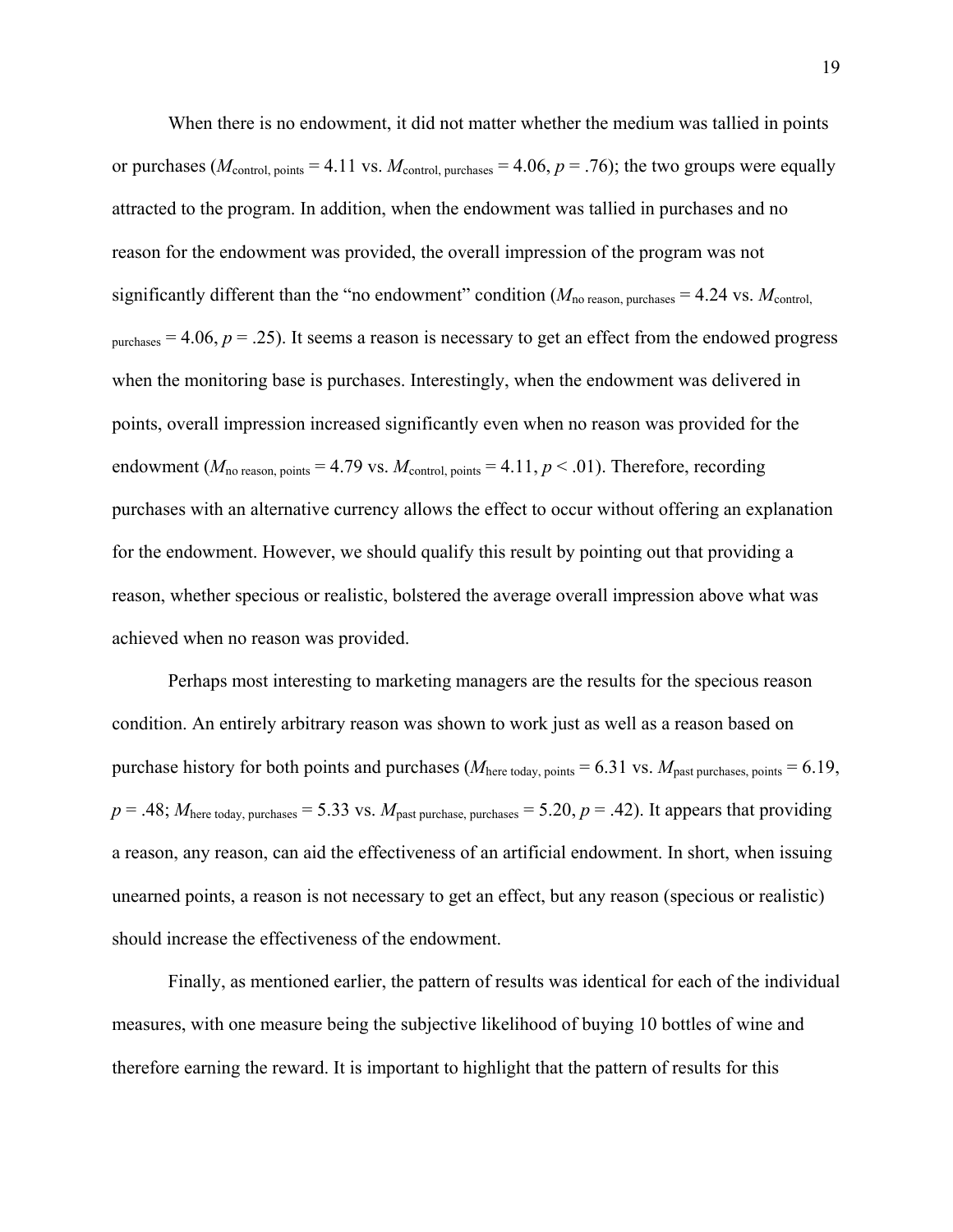measure suggests that an endowed progress effect affects people's perceptions of the likelihood of success within a frequency program. In other words, endowing people with unearned progress (five bottles towards 15) leads them to believe they are more likely to complete the task than someone confronting an identical challenge (buying 10 bottles). This is consistent with previous research in the goal literature showing that rewards that require effort but seem attainable are motivating, while rewards acquired too easily appear gratuitous and are uninspiring.

### **Discussion**

In study 3, we again replicate the endowed progress effect, but in this study the effect is moderated by two important factors. First, the effect is more pronounced when the endowed progress is awarded in points rather than purchases. Second, the effect is magnified when offering a reason for the endowment, whether specious or realistic. A significant interaction reveals that when the endowment is tallied in purchases, the effect only occurs when respondents are offered a reason for the artificial progress. However, when points become the monitoring base, no reason is necessary for the artificial endowment to have an effect.

Study 3 adds to our understanding of the endowed progress effect and its effectiveness as a marketing tool by highlighting critical factors the firm must consider when utilizing endowed progress (e.g., special allotments of frequent flier miles) within a frequency program. It would seem that any program that monitors purchases will need to advise consumers upfront as to why they are receiving an endowment advancing their progress towards a reward. We should point out that Cialdini's (1993) scarcity principle suggests people assign more value to opportunities when they are less available, which would lead us to expect a greater effect in the realistic reason condition, when shoppers are selected based on past behavior rather than simply showing up at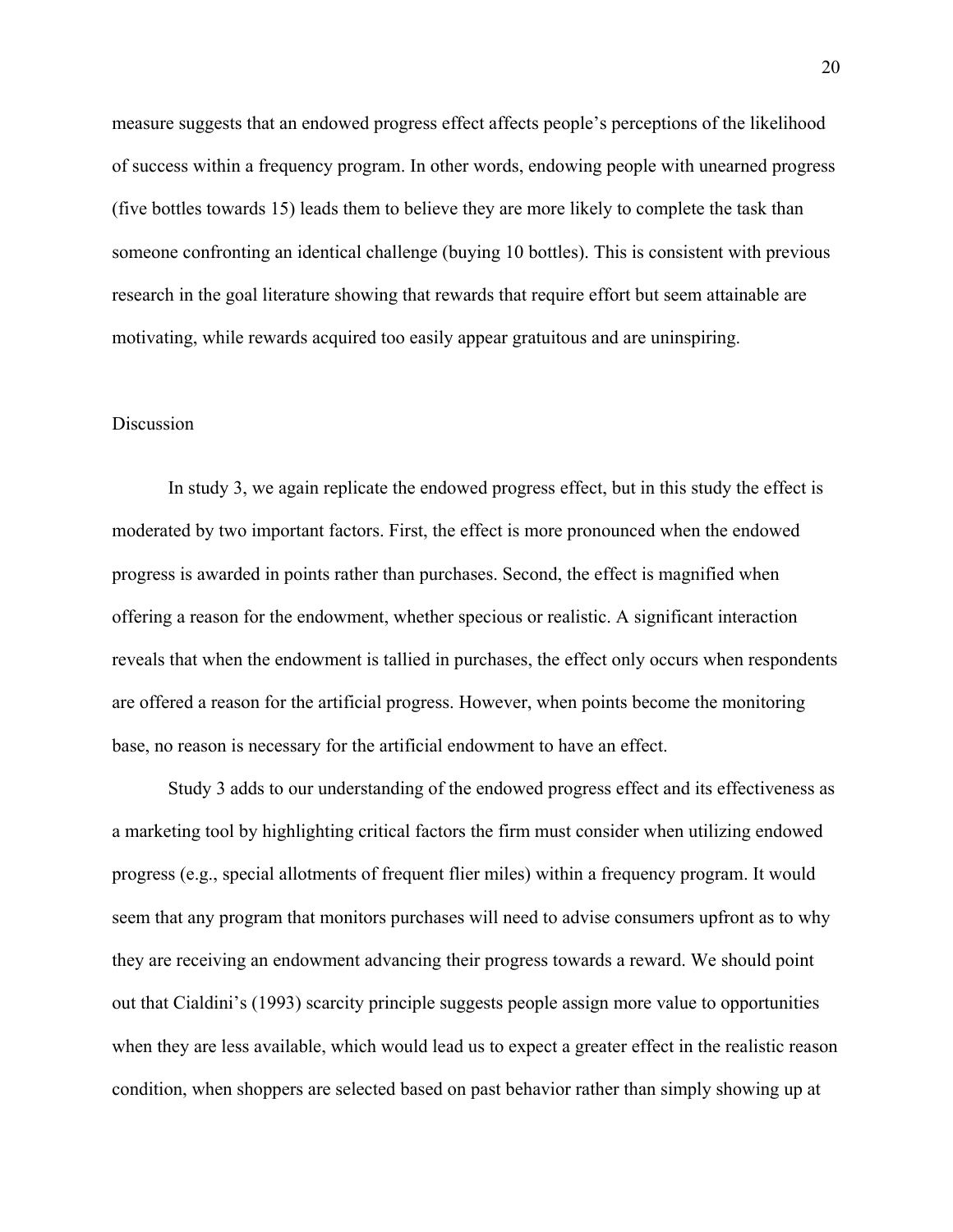the store. Even though we do not observe any differences based on the type of reason provided, it may be that simply providing a reason, any reason, makes the endowment appear more difficult to attain and hence more valuable. A reason for the endowment is not necessary when progress is recorded in an alternative currency such as points, but in both cases, a reason will further improve the overall impression of the program. The endowment has been shown to affect the attractiveness of a program, consumers' likelihood of joining, and their expectations of purchasing enough to earn the reward. In short, the endowed progress works best when a reason, even a seemingly arbitrary one, is offered for the endowment, and the effect is more profound when effort is recorded in an alternative currency or medium.

## **GENERAL DISCUSSION**

This research documents a novel phenomenon, the *endowed progress effect*, in which people who are endowed with progress towards a goal increase the effort that they exert in reaching that goal. In study 1, we document the phenomenon using a field experiment. Consumers endowed with progress (two of 10 purchases) were more likely to buy the required eight car washes and buy them sooner than those required to buy eight. In study 2, the likelihood of joining a frequency program, the attractiveness of the program, and the subjective likelihood of completing the program requirements are all greater when a person is endowed with progress, even when the goal is elevated such that the effort required remains constant. In addition, this difference depends on a perception of progress towards the goal and does not appear to depend on the value of the endowment that would be wasted. Study 3 reveals how the effect can depend on the reason offered for the endowment. When there is no reason, the effect only occurs if the endowment is issued in an alternative currency such as points. However, when progress is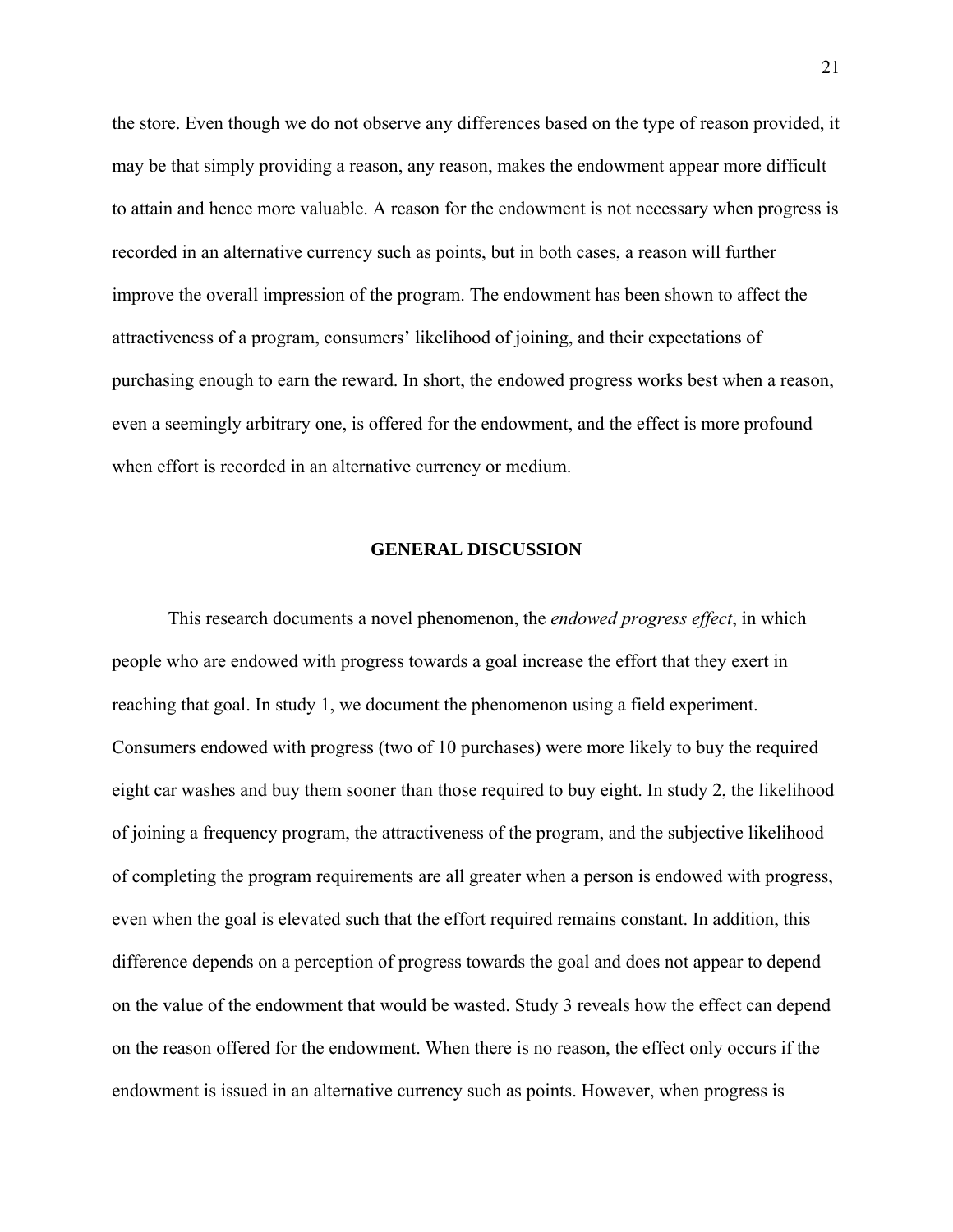recorded in purchases, even a specious reason such as one's presence at the store on a given day suffices to make the endowment effective.

One limitation of our studies is that, while study 1 allows us to document how effort accelerates, we only observe effort for those who bought all 8 additional car washes. In study 2, our measures serve to gauge how likely participants might be to join the program, which is what marketers are often most interested in. More generally, it would be interesting to determine how effort might change at different points of progress within a frequency program based on an endowment of artificial progress. The endowment may energize customers early on, but wane over time (e.g. changed behavior in car wash patrons we never observed). Also, while study 2 rules out a desire not to waste as a causal explanation for the endowed progress effect, it does so before genuine effort is expended. Perhaps the compounding of endowed and genuine progress would create an effect, one we may have observed in study 1, but did not measure in study 2.

Another limitation of this work is that we focus solely on a single endowment. Firms that are interested in maximizing consumer lifetime value may be interested in methods for providing recurring endowments that are equally as effective. Just as discounts which are offered perpetually lose credibility among consumers, so might endowments of progress that seem to signal neither the customer, nor perhaps anyone else, must acquire the benchmark amount of points in order to received the reward. Future research may track the responsiveness to endowments both within a reward cycle and over time (across cycles) in order to see how consumers respond. It might also test what factors within control of the firm affect the credibility of such endowments. One factor that would appear to affect the credibility of an endowment would be its size in absolute terms, and the corresponding reward level. For example, endowing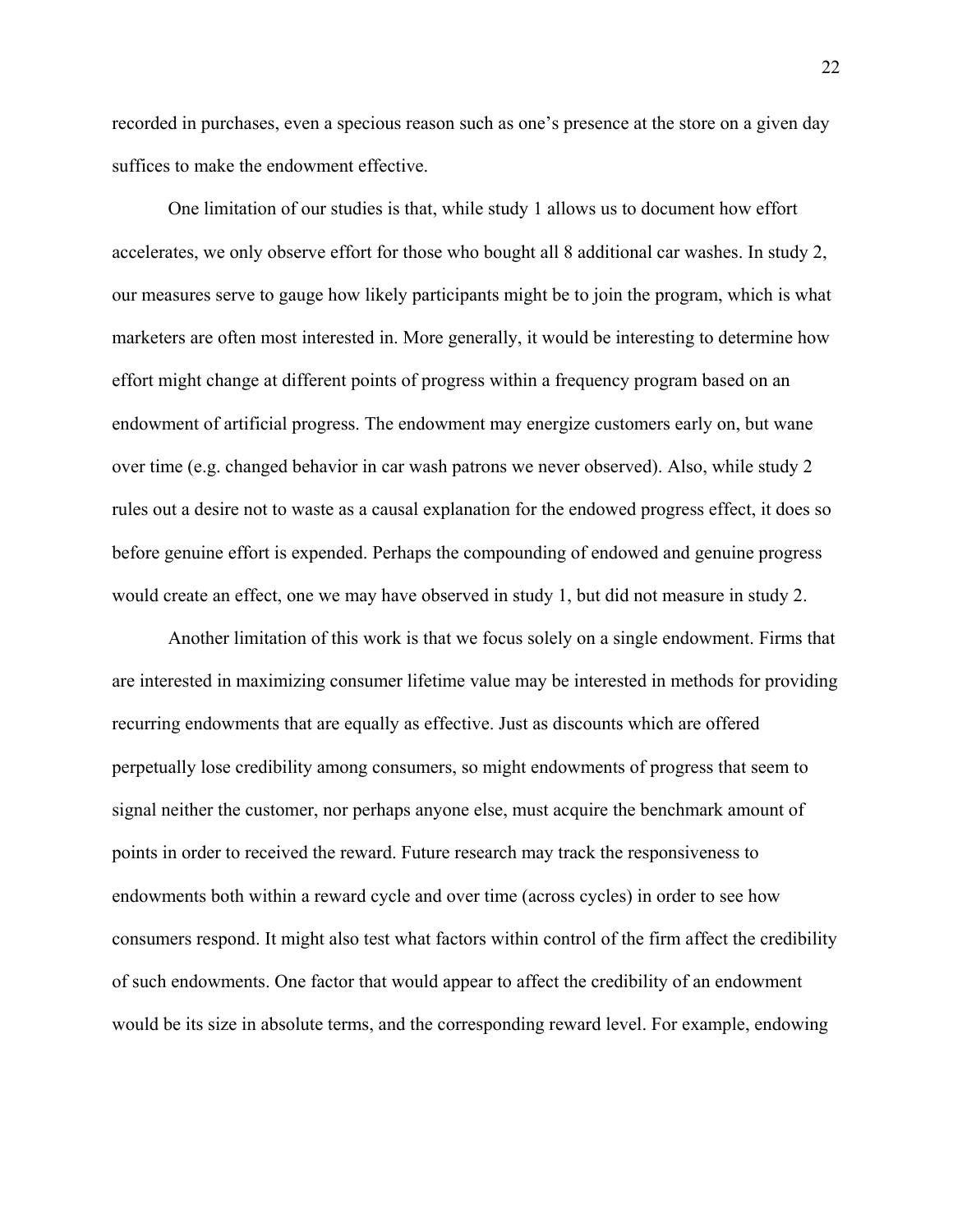someone with 90 of 100 purchases sets an unrealistic objective as well as endowment. These levels are likely to be idiosyncratic, varying with the specifics of a program.

Our results have several interesting implications with regards to the sunk cost effect and research investigating when and why people escalate commitment. For example, Heath (1995) suggests a budgeting model of escalating commitment, such that people create a mental budget to track costs and benefits, and that additional investments will be made when the expected returns exceed the total (prior and current) investments. We show that this implicit break-even analysis can be affected by investments made on the consumer's behalf. However, our endowed progress does not serve to increase the benefit required to break even. Our experiments meet his requirement that people are confronted with identical marginal costs and marginal benefits, yet we show decisions changing based on whether an endowment is present or not. In this way, we not only offer evidence that the decision to escalate commitment can occur when marginal investments are identical and explicit, but show that disingenuine investments outside of people's budgets can effect these decisions in unexpected ways.

The loss-sensitivity principle (Karlsson et al. 2002) suggests that prior investments will only have an effect when the goal is to minimize losses. In contrast, when the goal is to maximize gains, prior investments are ignored so that the decision is based on an evaluation of the future outcome. If rewards are viewed as net gains, our results would suggest prior investments are not ignored when they indicate the relative progress made towards the final outcome. However, we may have observed a framing effect that deserves more attention in future research. On the one hand, expenditures recorded as purchases made (study 2) may focus people on the expense and hence make them think about the dollars they have spent. On the other hand, accumulating points may focus consumers on what they've acquired. The two scenarios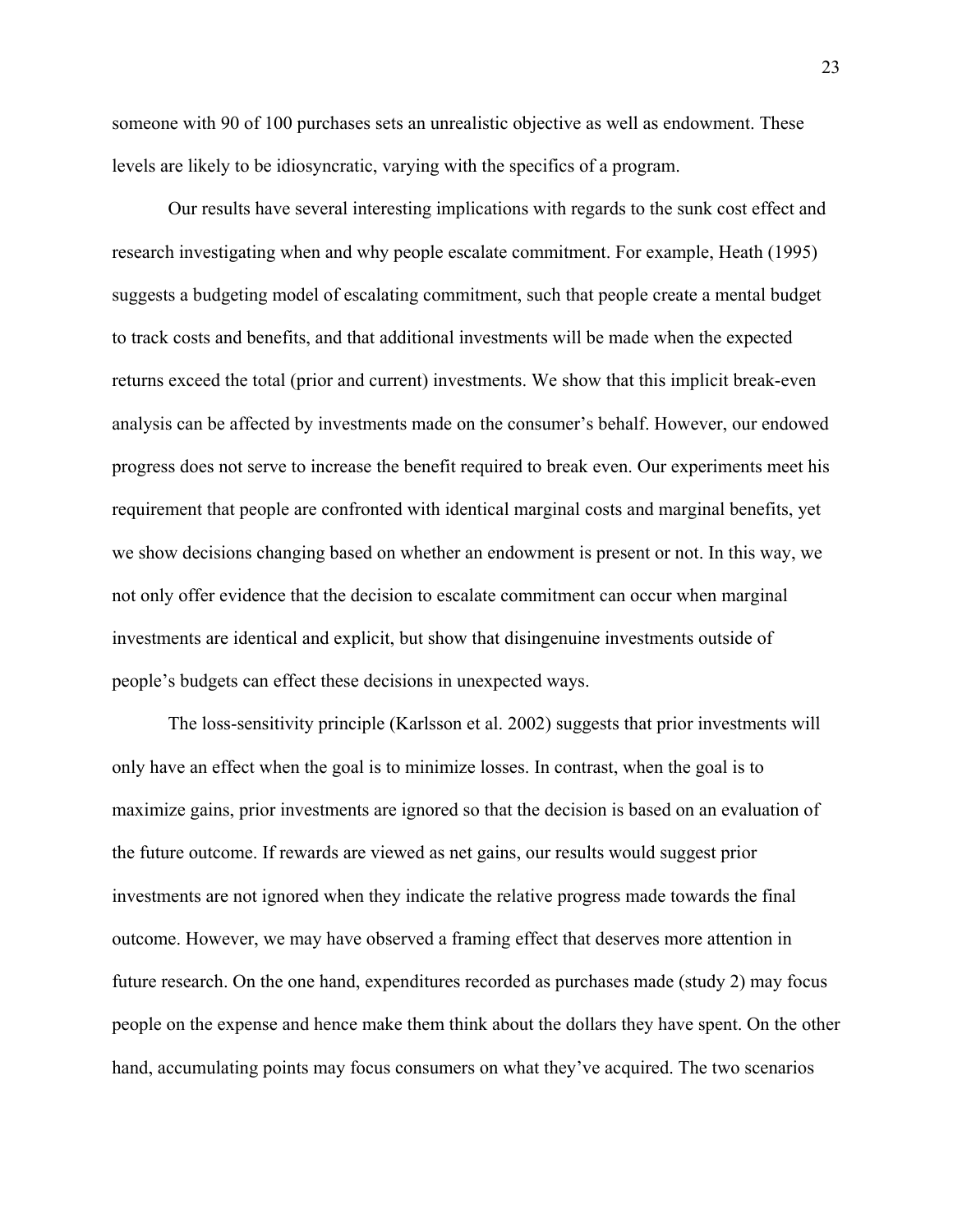might bring about different results that we believe are interesting, yet only touched upon in this research. We feel that this may present an attractive avenue for future work.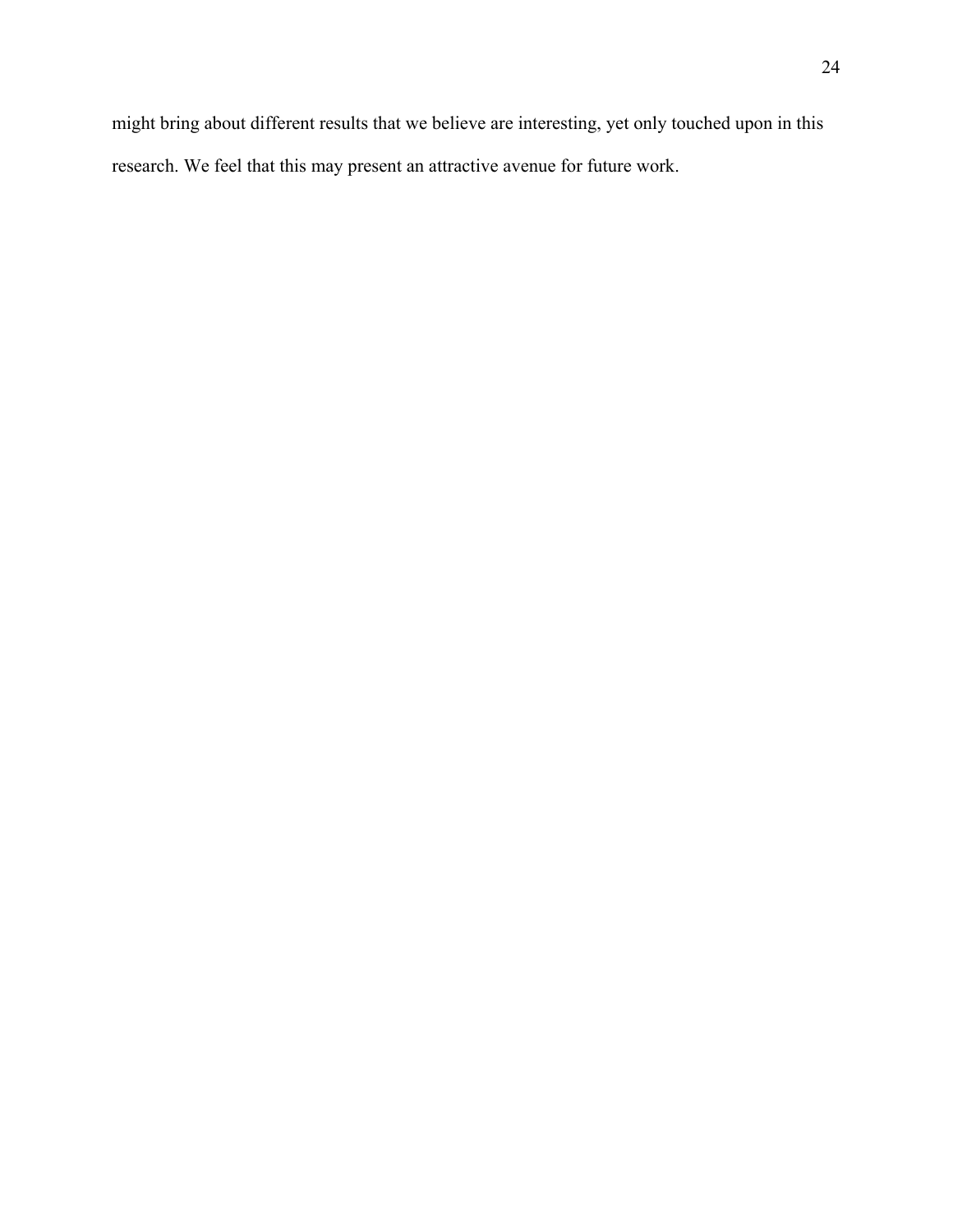#### **REFERENCES**

- Arkes, Hal R. and Catherine Blumer (1985), "The Psychology of Sunk Cost," *Organizational Behavior and Human Decision Processes*, 35, 124-40.
- Atkinson, John W. (1957), "Motivational Determinants of Risk-Taking Behavior," *Psychological Review*, 64 (November), 359-72.
- Atkinson, John W. and David Birch (1974), "The Dynamics of Achievement-Oriented Activity," in *Motivation and Achievement*, Eds. J.W. Atkinson and J.O. Raynor, Washington D.C.: Winston, 271-325.
- Boehne, Donna M. and Paul W. Paese (2000), "Deciding Whether to Complete or Terminate an Unfinished Project: A Strong Test of the Project Completion Hypothesis," *Organizational Behavior and Human Decision Processes*, 81 (2), 178-94.
- Brown, Christina L. and Gregory S. Carpenter (2000), "Why is the Trivial Important? A Reason-Based Account for the Effects of Trivial Attributes on Choice," *Journal of Consumer Research*, 26 (4), 372-85.
- Brown, Judson S. (1948), "Gradients of Approach and Avoidance Responses and their Relation to Level of Motivation," *Journal of Comparative and Physiological Psychology*, 41, 450- 65.
- Cialdini, Robert B. (1993), *Influence: Science and Practice* (3rd edition), New York: Harper Collins.
- Fenz, Walter D. and Seymour Epstein (1967), "Gradients of Physiological Arousal of Experienced and Novice Parachutists as a Function of an Approaching Jump," *Psychosomatic Medicine*, 29, 33-51.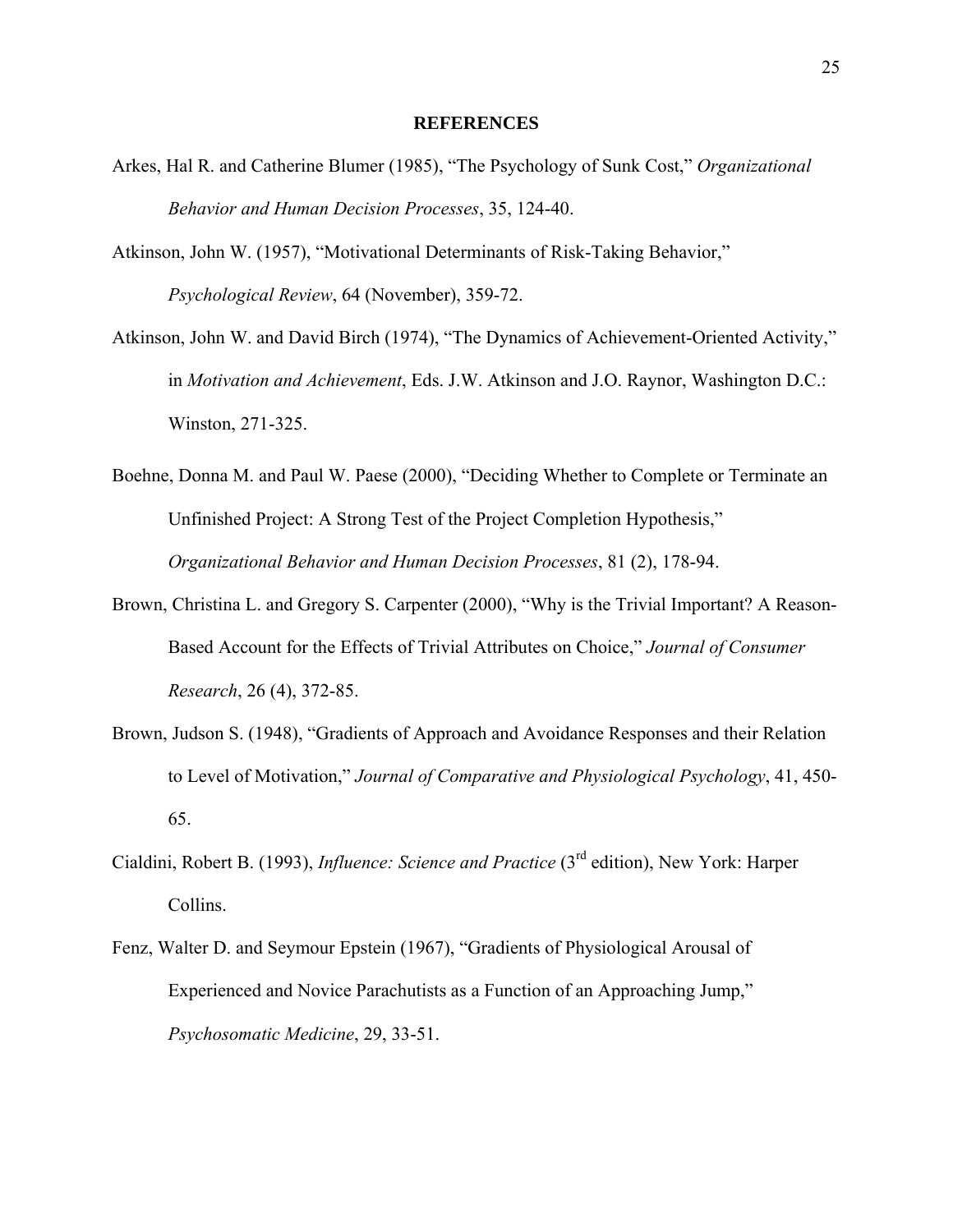- Festinger, Leon A. (1957), *A Theory of Cognitive Dissonance*, Stanford CA: Stanford University Press.
- Fox, Shaul and Michael Hoffman (2002), "Escalation Behavior as a Specific Case of Goal-Directed Activity: A Persistence Paradigm," *Basic and Applied Social Psychology*, 24 (4), 273-85.
- Friestad, Marian and Peter Wright (1994), "The Persuasion Knowledge Model: People Cope with Persuasion Attempts," *Journal of Consumer Research*, 21 (1), 1-31.
- Garland, Howard and Donald E. Conlon (1998), "Too Close to Quit: The Role of Project Completion in Maintaining Commitment," *Journal of Applied Social Psychology*, 28, 2025-48.
- Heath, Chip (1995), "Escalation and De-escalation of Commitment in Response to Sunk Costs: The Role of Budgeting in Mental Accounting," *Organizational Behavior and Human Decision Processes*, 62, 38-54.
- Hsee, Christopher K., Fang Yu, Jiao Zhang, and Yan Zhang (2003), "Medium Maximization," *Journal of Consumer Research*, 30 (1), 1-14.
- Hull, Clark L. (1932), "The Goal Gradient Hypothesis and Maze Learning," *Psychological Review*, 39, 25-43.
- Kahneman, Daniel and Amos Tversky (1979), "Prospect Theory: An Analysis of Decision under Risk," *Econometrica*, 47, 263-91.
- Karlsson, Niklas, Ásgeir Juliusson, Gunne Grankvist, and Tommy Gärling (2002), "Impact of Decision Goal on Escalation," *Acta Pyschologica*, 111, 309-22.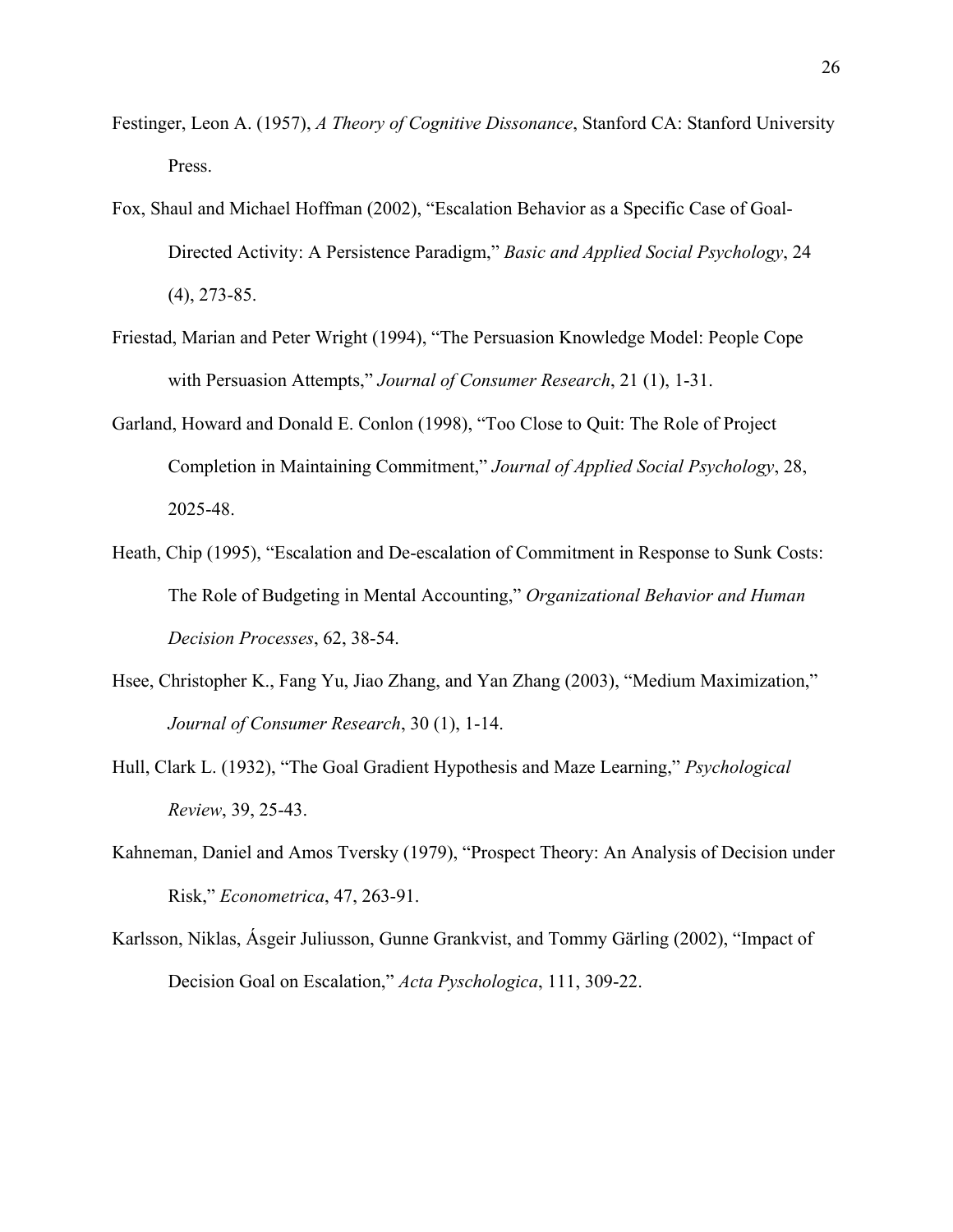- Klein, Howard J. (1991), "Further Evidence on the Relationship between Goal-Setting and Expectancy Theory," *Organizational Behavior and Human Decision Processes*, 49, 230- 257.
- Kunda, Ziva (1990), "The Case for Motivated Reasoning," *Psychological Bulletin*, 108 (3), 480- 98.
- Lewin, Kurt (1935), *A Dynamic Theory of Personality*, New York, NY: McGraw-Hill.
- Locke, Edwin A. and Gary P. Latham (1990), *A Theory of Goal Setting and Task Performance*, Englewood Cliffs, NJ: Prentice Hall.
- Losco, Jean and Seymour Epstein (1977), "Relative Steepness of Approach and Avoidance Gradients as a Function of Magnitude and Valence of Incentive," *Journal of Abnormal Psychology*, 86, 360-8.
- Shafir, Eldar, Itamar Simonson, and Amos Tversky (1993), "Reason-based Choice," *Cognition,* 49 (1-2) (October-November), 11-36.
- Zeigarnik, Bluma (1927), "Über das Behalten von erledigten und unterledigten Handlungen," Psychologische Forschung, 9 (1), 1-85.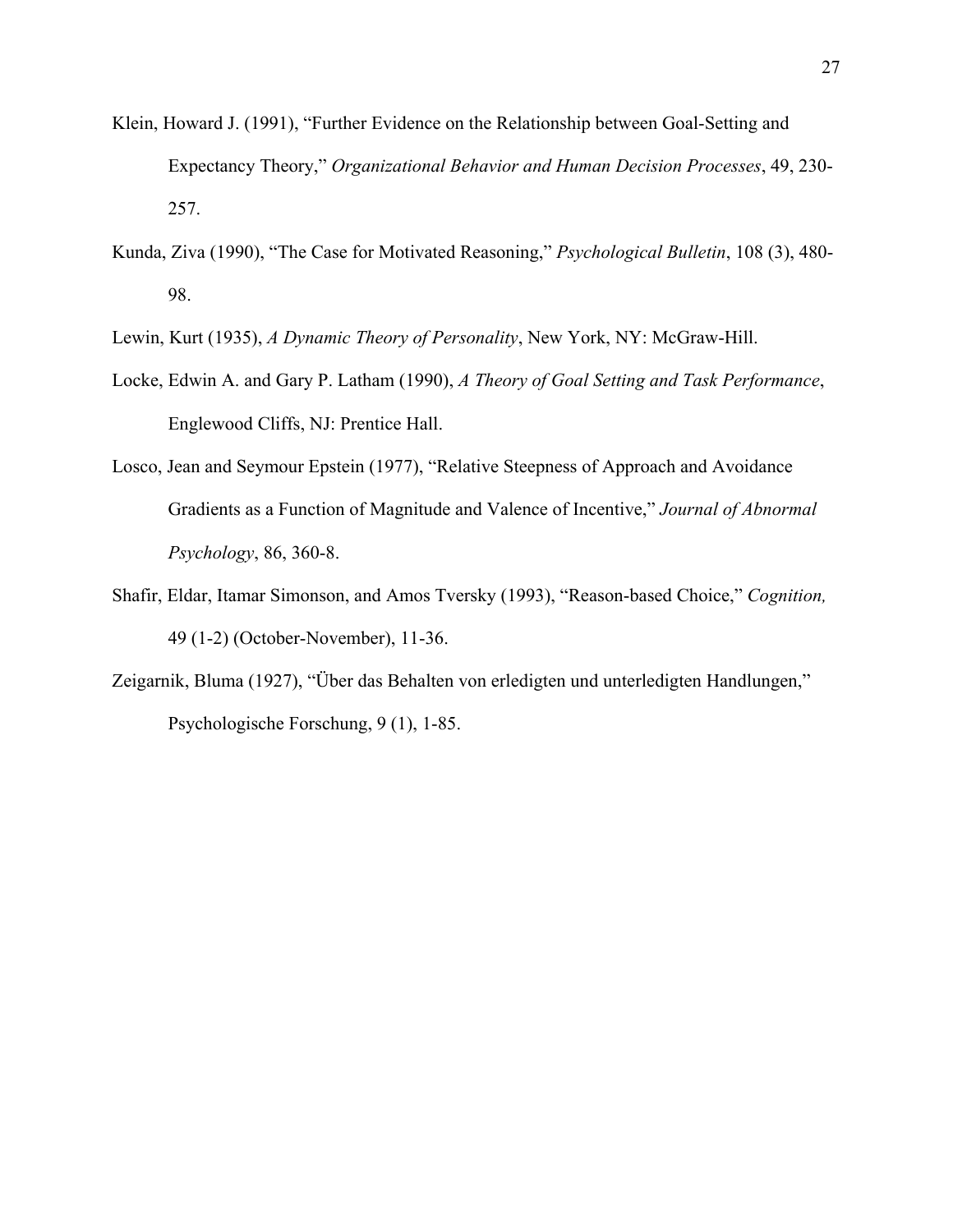# **TABLE 1**

|                            |                | Endowment      | Reward value         |                      |                      |                      |
|----------------------------|----------------|----------------|----------------------|----------------------|----------------------|----------------------|
|                            |                |                | $A^a$                | B                    | C                    | D                    |
|                            |                |                | \$2.50               | \$6.00               | \$6.25               | \$15.00              |
| Interest<br><b>SD</b><br>n | $1^a$          | $\overline{0}$ | 4.74<br>(2.04)<br>19 | 4.61<br>(1.52)<br>19 | 4.55<br>(1.34)<br>17 | 5.06<br>(1.38)<br>18 |
|                            | $\overline{c}$ | $\overline{2}$ | N/A                  | N/A                  | 5.78<br>(1.53)<br>18 | 5.31<br>(2.15)<br>18 |
|                            | 3              | 5              | 6.46<br>(1.31)<br>18 | 6.07<br>(1.15)<br>19 | N/A                  | N/A                  |
| Endowment value            | $\mathbf 1$    | 0              | $\mathbf 0$          | $\mathbf 0$          | $\boldsymbol{0}$     | 0                    |
|                            | $\overline{c}$ | $\overline{2}$ | N/A                  | N/A                  | \$12.50              | \$30.00              |
|                            | 3              | 5              | 12.5                 | 30                   | N/A                  | N/A                  |
| Progress                   | 1              | $\mathbf 0$    | $\mathbf 0$          | $\mathbf 0$          | $\mathbf 0$          | $\mathbf 0$          |
|                            | $\overline{2}$ | $\overline{2}$ | N/A                  | N/A                  | 1/6                  | 1/6                  |
|                            | 3              | 5              | 1/3                  | 1/3                  | N/A                  | N/A                  |

# **Study 2: Results for Program Impressions**

<sup>a</sup> For ease of exposition, each row and column is labeled.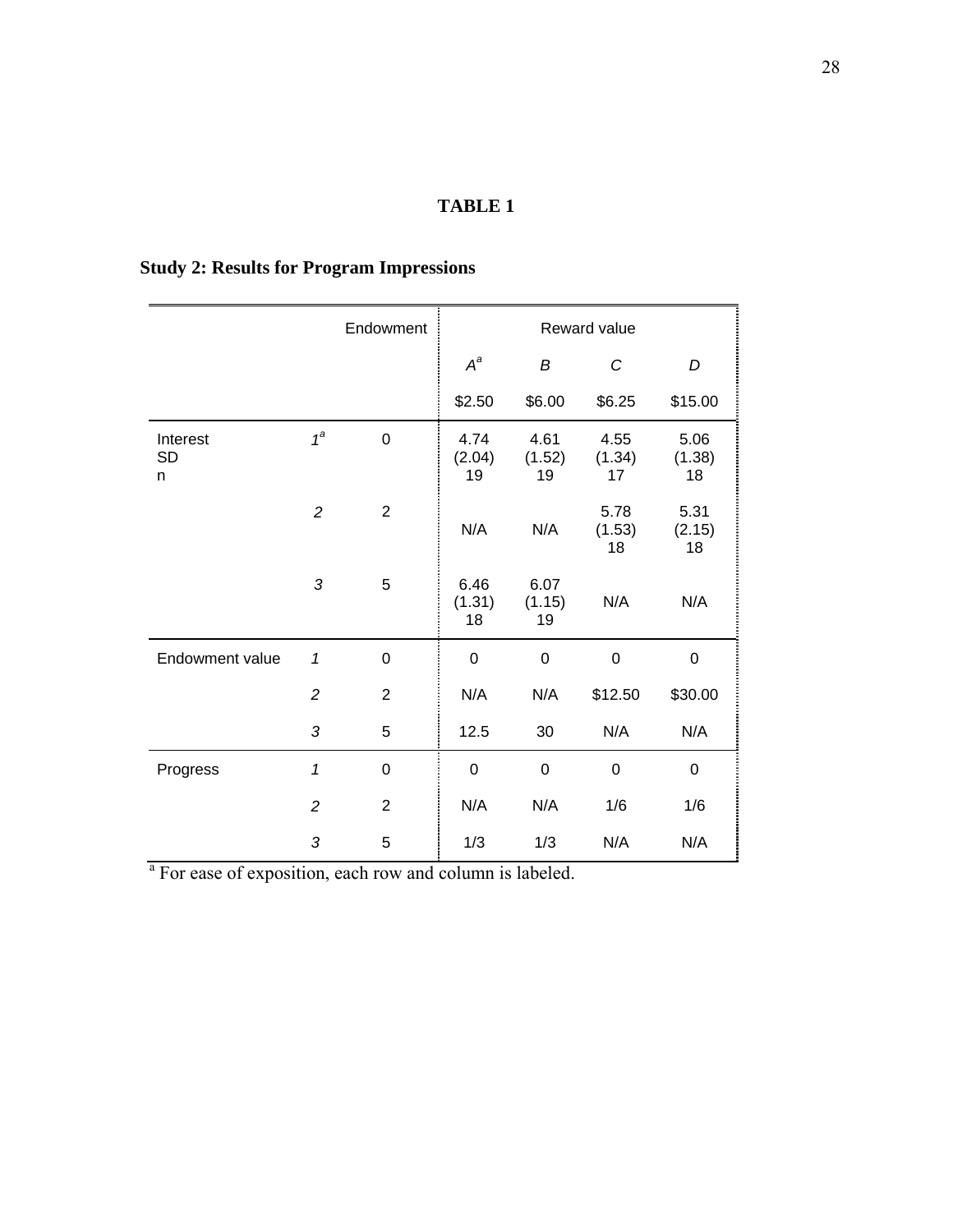# **TABLE 2**

| Cell             | Points                      | Purchases                   | Average |
|------------------|-----------------------------|-----------------------------|---------|
| No reason        | $4.79^{a}$<br>(0.56)        | $4.24^\circ$<br>(0.81)      | 4.52    |
| Specious reason  | $6.31^{b}$<br>(0.56)        | $5.33^{d}$<br>(0.54)        | 5.82    |
| Realistic reason | $6.19^{b}$<br>(0.62)        | $5.20^{\rm d}$<br>(0.61)    | 5.70    |
| No endowment     | 4.11 <sup>c</sup><br>(0.54) | 4.06 <sup>c</sup><br>(0.78) | 4.08    |
| Average          | 5.35                        | 4.71                        |         |

**Study 3: Mean Responses for Commitment to Wine Store Loyalty Program** 

Note: Means with different superscripts are significantly different from each other at  $p \le 0.01$ , n = 30 per cell, standard deviations are provided in parenthesis below the means.